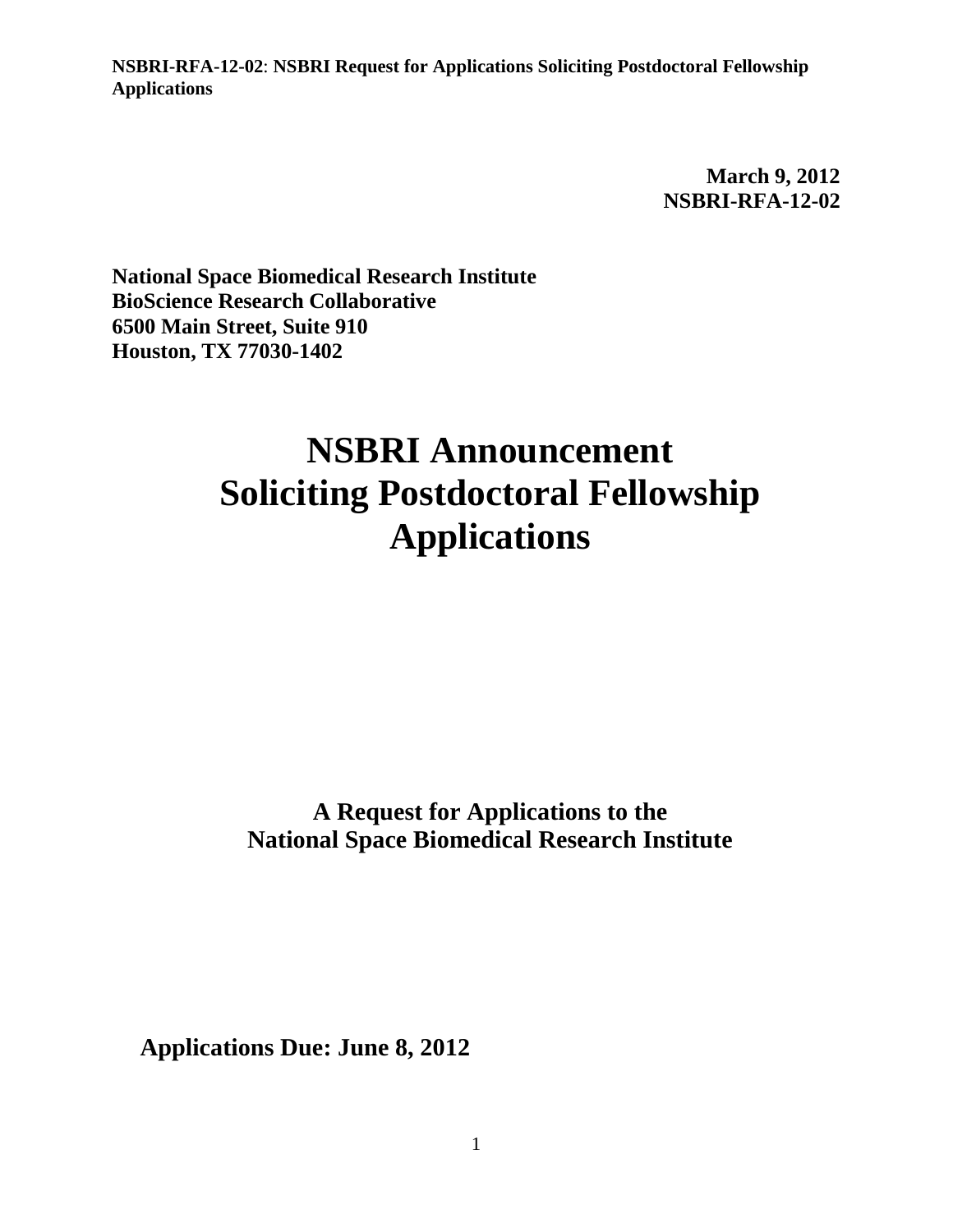# **TABLE OF CONTENTS**

|                | Section A: Introduction and Overview: Goals, Objectives and Research            |  |  |
|----------------|---------------------------------------------------------------------------------|--|--|
|                |                                                                                 |  |  |
| $\mathbf{I}$ . |                                                                                 |  |  |
| II.            |                                                                                 |  |  |
| Ш.             |                                                                                 |  |  |
| IV.            |                                                                                 |  |  |
| V.             | Explanation of Countermeasure Readiness Level and Technology Readiness Level  9 |  |  |
| VI.            |                                                                                 |  |  |
|                |                                                                                 |  |  |
|                |                                                                                 |  |  |
| L              |                                                                                 |  |  |
| Π.             |                                                                                 |  |  |
| III.           |                                                                                 |  |  |
| IV.            |                                                                                 |  |  |
| V.             | Application Procedures for the NSBRI Postdoctoral Fellowship Program  16        |  |  |
| VI.            |                                                                                 |  |  |
| VII.           |                                                                                 |  |  |
|                |                                                                                 |  |  |
|                |                                                                                 |  |  |
|                |                                                                                 |  |  |
|                |                                                                                 |  |  |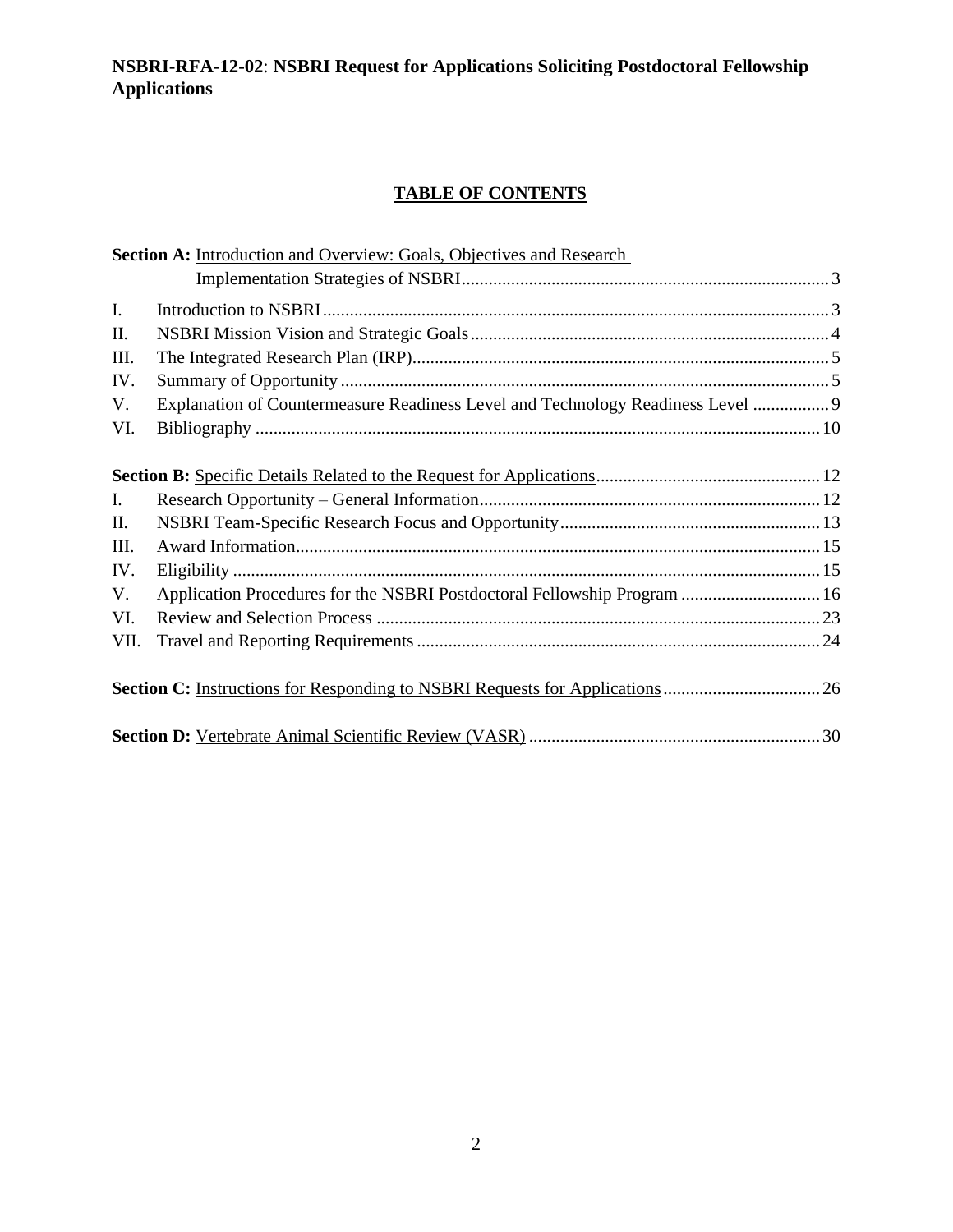# **SECTION A**

# **Introduction and Overview: Goals, Objectives and Research Implementation Strategies of NSBRI**

**NOTE: It is critical for Postdoctoral Fellowship Program applicants to read carefully all of the instructions in this NSBRI-RFA.** Each Section includes guidelines, requirements and instructions for preparing and submitting proposals, and defines the administrative policies governing the particular components described in this NSBRI-RFA.

# **I. Introduction to NSBRI**

NSBRI is a NASA-funded, nonprofit research consortium charged with developing biomedical countermeasures and technologies for potential health problems that could occur in astronauts either during long-duration spaceflight, on exploration missions or on their return to Earth. NSBRI's current program, aligned with NASA's exploration objectives, consists of approximately 50 science and technology projects organized into research teams.

NSBRI invites ground-based research applications for Postdoctoral fellowships. Proposals can address one of the seven existing NSBRI research teams, which has importance to both NSBRI and the NASA Human Research Program (HRP). The seven research teams are as follows:

- 1. *Cardiovascular Alterations*  Determining the effect of long-duration spaceflight on the heart and blood vessels and researching ways to reduce the risks and to improve pre-flight detection and management of cardiovascular diseases. Team information, including research goals and priorities, is located at [http://www.nsbri.org/Research/Cardio.html.](http://www.nsbri.org/Research/Cardio.html)
- 2. *Human Factors and Performance*  Reducing performance errors and mitigating habitability, environmental and behavioral factors that pose significant risks to mission success. Team information, including research goals and priorities, is located at [http://www.nsbri.org/Research/HFP.html.](http://www.nsbri.org/Research/HFP.html)
- 3. *Musculoskeletal Alterations*  Understanding and mitigating bone and muscle loss during spaceflight. Team information, including research goals and priorities, is located at [http://www.nsbri.org/Research/MusculoSkeletal.html.](http://www.nsbri.org/Research/MusculoSkeletal.html)
- 4. *Neurobehavioral and Psychosocial Factors*  Investigating methods and tools to predict, prevent, detect and mitigate neurocognitive and psychosocial decrements in the space environment. Team information, including research goals and priorities, is located at [http://www.nsbri.org/Research/Psycho.html.](http://www.nsbri.org/Research/Psycho.html)
- 5. *Radiation Effects*  Determining the risks of space radiation with an emphasis on acute effects, and mitigating these effects through countermeasure testing. Team information, including research goals and priorities, is located at [http://www.nsbri.org/Research/Radiation.html.](http://www.nsbri.org/Research/Radiation.html)
- 6. *Sensorimotor Adaptation*  Addressing the problems of space motion sickness and disorientation during flight and the post-flight problems of balance and gaze disorders. Team information, including research goals and priorities, is located at [http://www.nsbri.org/Research/Neuro.html.](http://www.nsbri.org/Research/Neuro.html)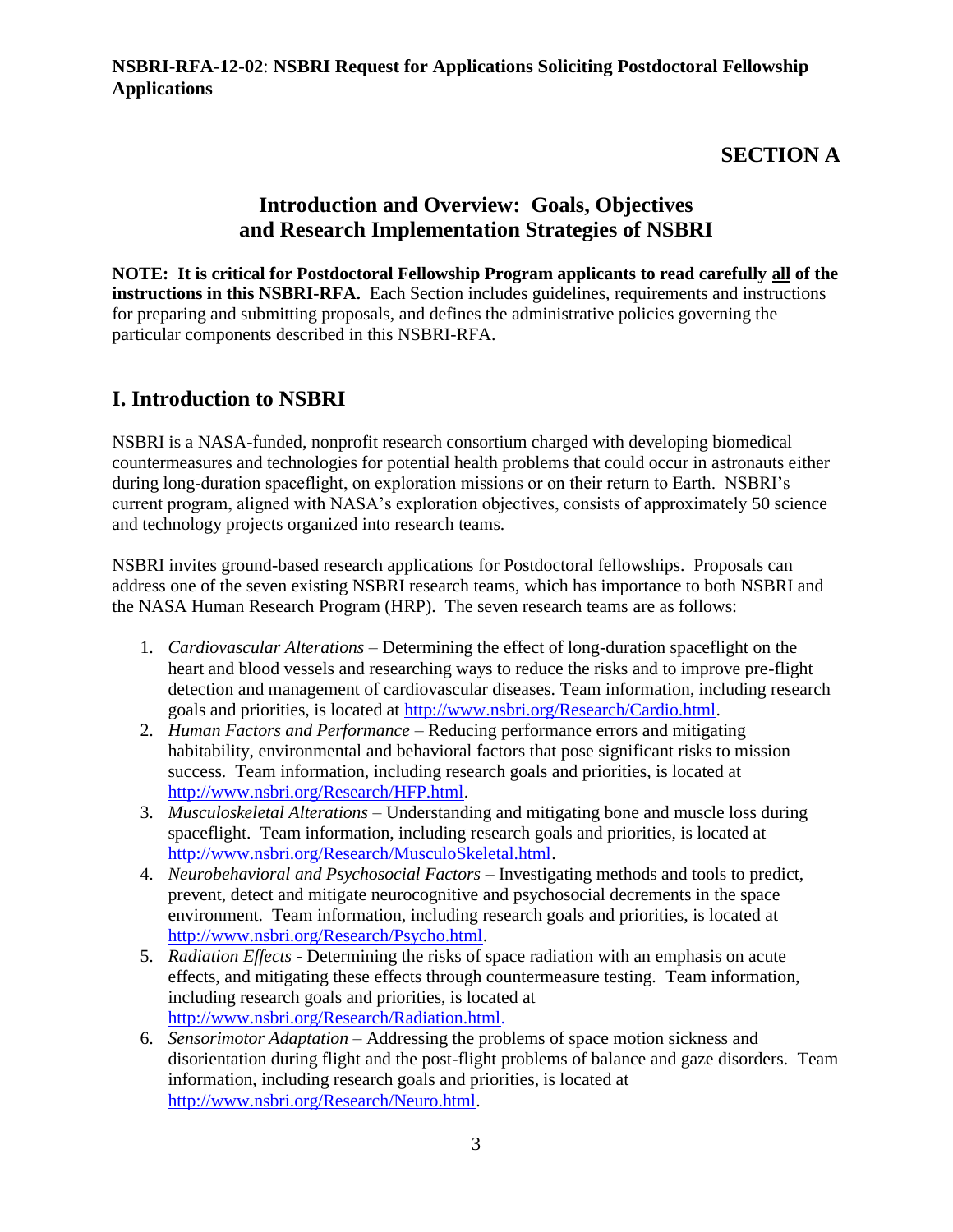7. *Smart Medical Systems and Technology* – Developing new methods of noninvasive medical monitoring, diagnosis and therapy using small, low-power instrumentation for use on space missions. Of particular interest to the team at present are approaches and technologies that can non-invasively assess intracranial pressure. Team information, including research goals and priorities, is located at [http://www.nsbri.org/Research/SmartTech.html.](http://www.nsbri.org/Research/SmartTech.html)

Each of the seven research teams consists of a set of complementary projects focused on a common theme. Team management and coordination is the responsibility of the Team Leader. A Team Leader, assisted by an Associate Team Leader, heads each research team. Team Leaders play a pivotal role in guiding the Institute's science and technology program and in the ultimate success of the Institute. Their expertise and "hands-on" approach to research management adds value across both projects and teams. The seven Team Leaders are guided by the Integrated Research Plan (see Section A, Part III), which is the cornerstone for developing each team's integrated strategic research plan, which collectively constitute the keys to accomplishing the Institute's mission. (See Section B, Part II for more information on NSBRI research areas).

Currently, NSBRI supports science and technology projects at approximately 60 institutions. The Institute is governed by a Board of Directors with representation from twelve consortium institutions. **This is an open solicitation. Consortium membership is not a requirement for Postdoctoral Fellowship Program participation and non-NSBRI researchers are encouraged to apply as Mentors.**

# **II. NSBRI Mission, Vision and Strategic Goals**

### **Mission**

The Institute leads a national effort to conduct the integrated, critical path, biomedical research necessary to support long-term human presence, development and exploration of space and enhances life on Earth by applying the resulting advances in human knowledge and technology.

### **Vision for NSBRI**

NSBRI will continue to be a world leader in translational space biomedical research, and is committed to achieving its mission using innovative science, technology, education and management strategies having high impact for all stakeholders. The Institute will remain focused on developing safe and effective countermeasures and technologies that substantially reduce significant biomedical risks associated with human space travel. These discoveries not only ensure crew health, but they also improve life on Earth.

By engaging a diverse, open community of outstanding scientists, engineers, clinicians and educators to work on peer-reviewed projects in integrated teams, and by using the resources available through leading institutions, NSBRI can achieve its mission while inspiring the next generation of space life scientists. The Institute strives to be the focal point of, and a major resource for, NASA-sponsored space biomedical research and education in the United States. Through international cooperation and collaboration, NSBRI also aims to serve as a leading space biomedical institute among space-faring nations.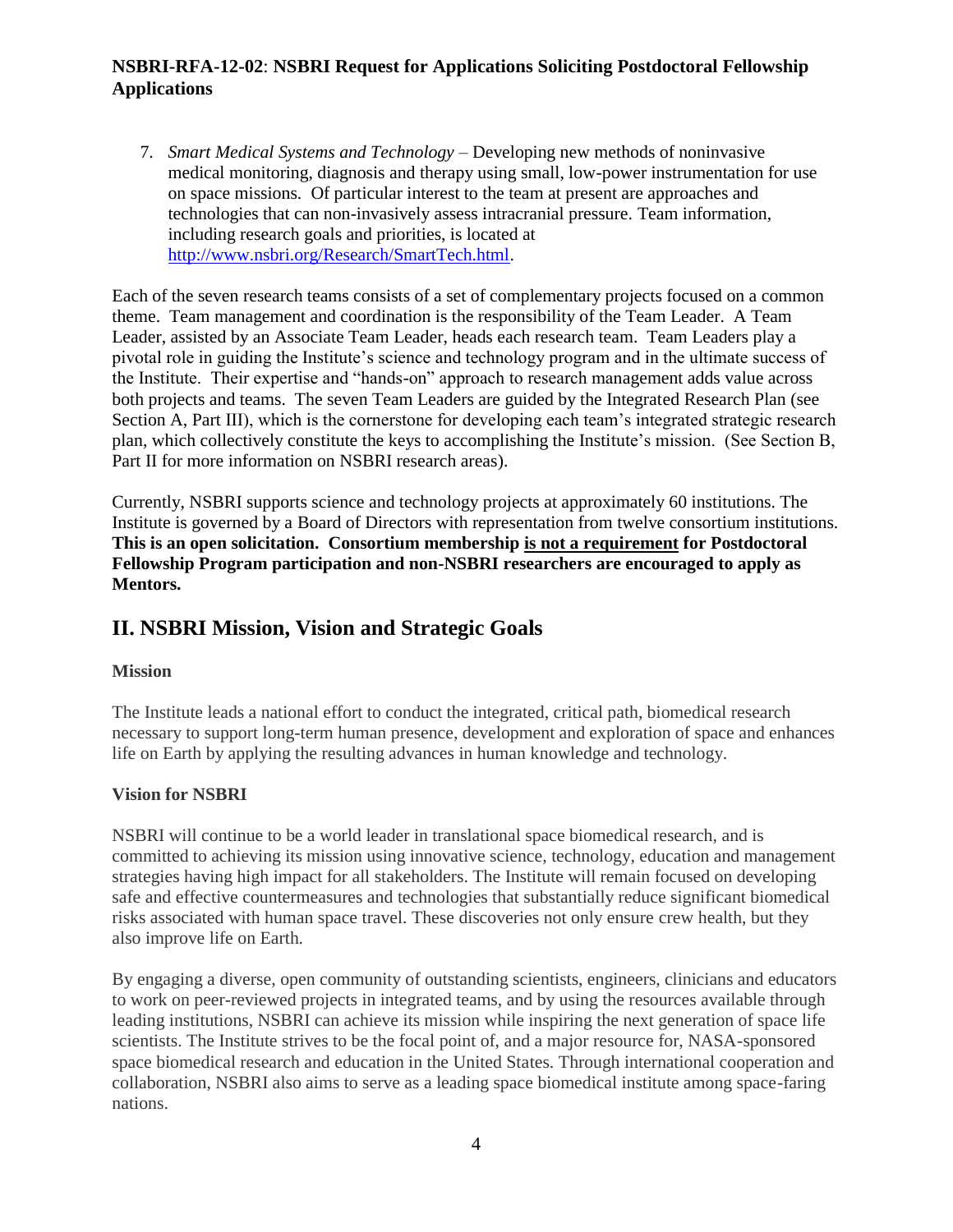### **Strategic Goals**

This strategic plan sets forth goals for NSBRI over the next five years. Inevitably, there will be new opportunities and challenges as the U.S. moves forward with its next generation of vehicles, as other nations increase their prominence in human space exploration, and as new advances are made in science, technology and medicine. NSBRI has a strong track record of adapting to change and in leading new initiatives in high-priority areas.

Strategic goals are to:

- Lead a national biomedical research effort to support human space exploration.
- Enhance life on Earth through advances made in space biomedical science and technology.
- Provide a comprehensive education program in space biomedical science and technology.
- Expand partnerships in space biomedical science, technology and education.
- Broaden capabilities as a national science and education resource.

For more information on NSBRI's strategic plan, please visit: [http://www.nsbri.org/default/About/NSBRI\\_strategic\\_plan.pdf](http://www.nsbri.org/default/About/NSBRI_strategic_plan.pdf)

# **III. The Integrated Research Plan (IRP)**

#### The Integrated Research Plan

[\(http://humanresearchroadmap.nasa.gov/evidence/IRP%20Rev%20C.pdf](http://humanresearchroadmap.nasa.gov/evidence/IRP%20Rev%20C.pdf) ) describes NASA's research activities that are intended to address the needs of human space exploration and serve Human Research Program (HRP) customers. The Human Research Roadmap (HRR) is the webbased tool for communicating IRP content to identify the approach and research activities planned to address risk reduction strategies for human space exploration [\(http://humanresearchroadmap.nasa.gov/](http://humanresearchroadmap.nasa.gov/) ).

With the ultimate goal of protecting the health and safety of spaceflight crews, the IRP better defines and focuses research required for development and validation of operational health care "deliverables." Doing so will help to prevent, treat and rehabilitate humans following spaceflight and will create and support appropriate space habitats and medical care systems.

**Postdoctoral Fellowship Program applicants should review these documents and should identify in their proposals the risk(s), as listed in the HRP IRP, addressed by the proposed research. Applicants must also describe how their proposed line of investigation will shed light on defining or mitigating the risk(s). Proposals that do not comply with this requirement will be returned without review.** 

# **IV. Summary of Opportunity**

This National Space Biomedical Research Institute (NSBRI) Request for Applications (NSBRI-RFA) is soliciting applications for the Postdoctoral Fellowship Program. Postdoctoral Fellowships will be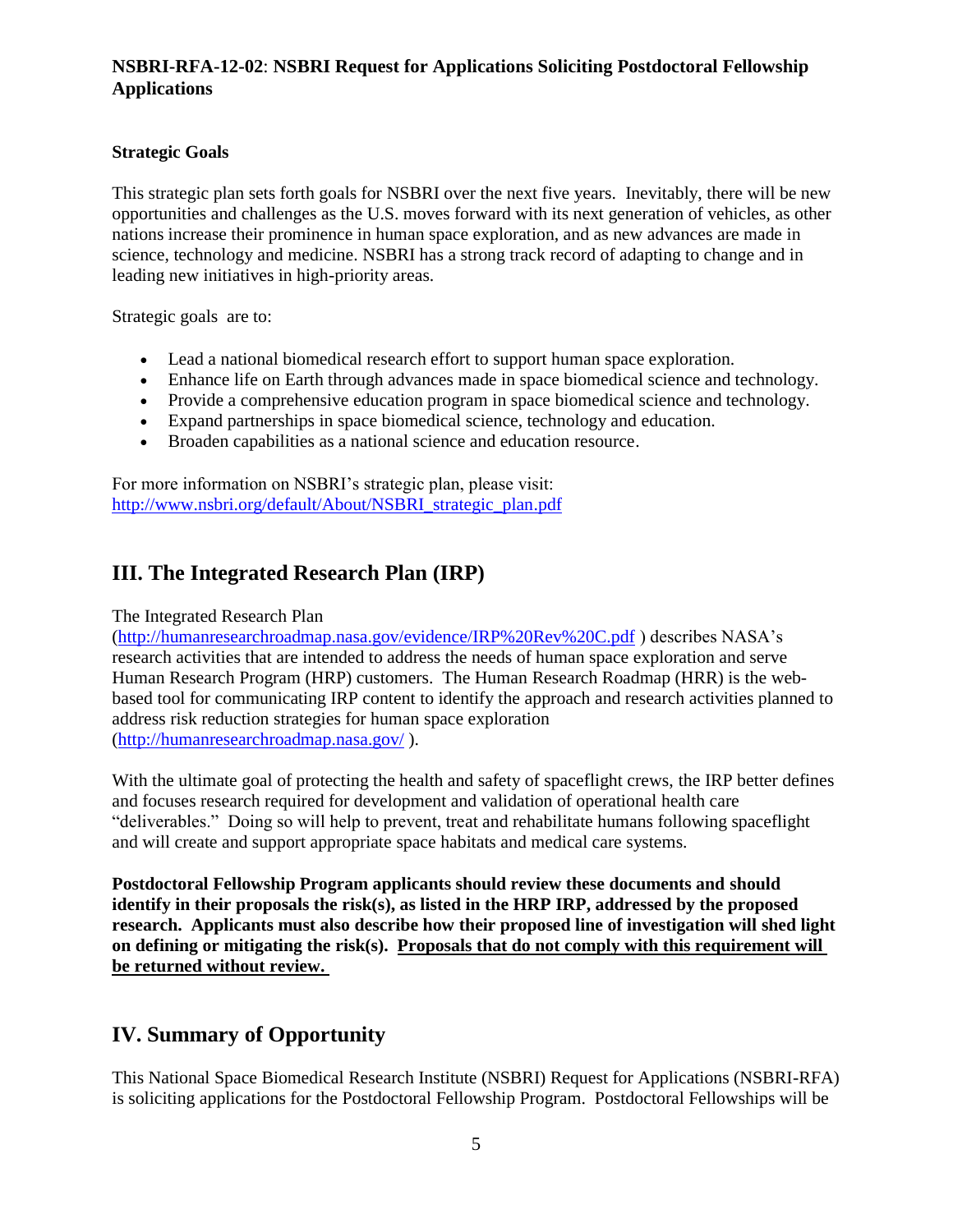competitively awarded for two years, with a competitive opportunity for a third year renewal, in any laboratory in the United States conducting biomedical/biotechnological research aligned with NSBRI's goals (Section A). Requests for a competitive third year of funding will be evaluated by the NSBRI Executive Science and Medicine Council (ESMC).

Non-NSBRI as well as NSBRI-supported researchers qualify as Mentors for this competitive funding. **The program is open to U.S. citizens, permanent residents or persons with pre-existing visas obtained through their sponsoring institutions that permit postdoctoral training for the project's duration. To be eligible for this program, Postdoctoral Fellows may not have more than 36 months (cumulative) of previous postdoctoral training as of the deadline for this proposal submission. The month and year of any previous postdoc experience(s) must be included in the CV and any gaps detailed.**

A new additional opportunity for applicants will be offered through this announcement. Postdoctoral Fellows with an interest in visiting a lab and conducting some of their research at the Institute of Biomedical Problems (IBMP) of the Russian Academy of Sciences in Moscow must specify their interest to be considered. While Russian language proficiency is not mandatory, it is highly desirable if Postdoctoral Fellows wish to spend time at IBMP.

#### All selected Postdoctoral Fellows will become **members of an integrated**

**countermeasure/technology development team** of the NSBRI as described in Section A. The Postdoctoral Fellowship award will be funded as a stipend of \$42,500 for the first year plus an additional \$7500 per annum allowance for health insurance and travel will be provided. The second year stipend will be \$43,775 plus \$7500. A competitive opportunity for a third year of funding is available depending on existing NSBRI resources and if evaluation by the NSBRI Executive Science and Medicine Council determines that this is warranted based on the awardee's performance during the first two years of funding.. Fellows will be expected to travel to a mandatory NSBRI/NASA Investigators' Workshop, a research team meeting to be determined, and attend a 4-5 day NSBRI Summer Bioastronautics Institute at NSBRI Headquarters in Houston, Texas.

**A budget is not necessary for completion of an application.** Funding is not provided for administrative costs, research supplies, reagents, equipment and instrumentation, or animals. The Mentor is responsible for supervision of the NSBRI Postdoctoral Fellow and for providing all necessities required for the completion of the research proposed by the Fellow. After Postdoctoral Fellowships have been awarded, the NSBRI will work with the funded institutions to execute the awards, which will include development of a budget for funding. **Indirect costs will not be awarded to the funded institution.** Additionally, NSBRI's traditional cost sharing of 10% of the funded award is welcomed, but not required, from institutions who receive awards for postdoctoral training.

Postdoctoral Fellowship Program applicants must prepare proposals with the support of a Mentor and institution (university, national lab, etc.), and all proposals will be objectively and rigorously evaluated by an external peer review panel. Mentors should have previous experience in training of postdoctoral fellows and/or graduate students and should in their letter of support indicate their ability and commitment to financially and intellectually support the research activities of the trainee. **It is the responsibility of the Postdoctoral Fellowship Program applicant to arrange for a Mentor.**

Selected postdoctoral research projects will become part of an NSBRI integrated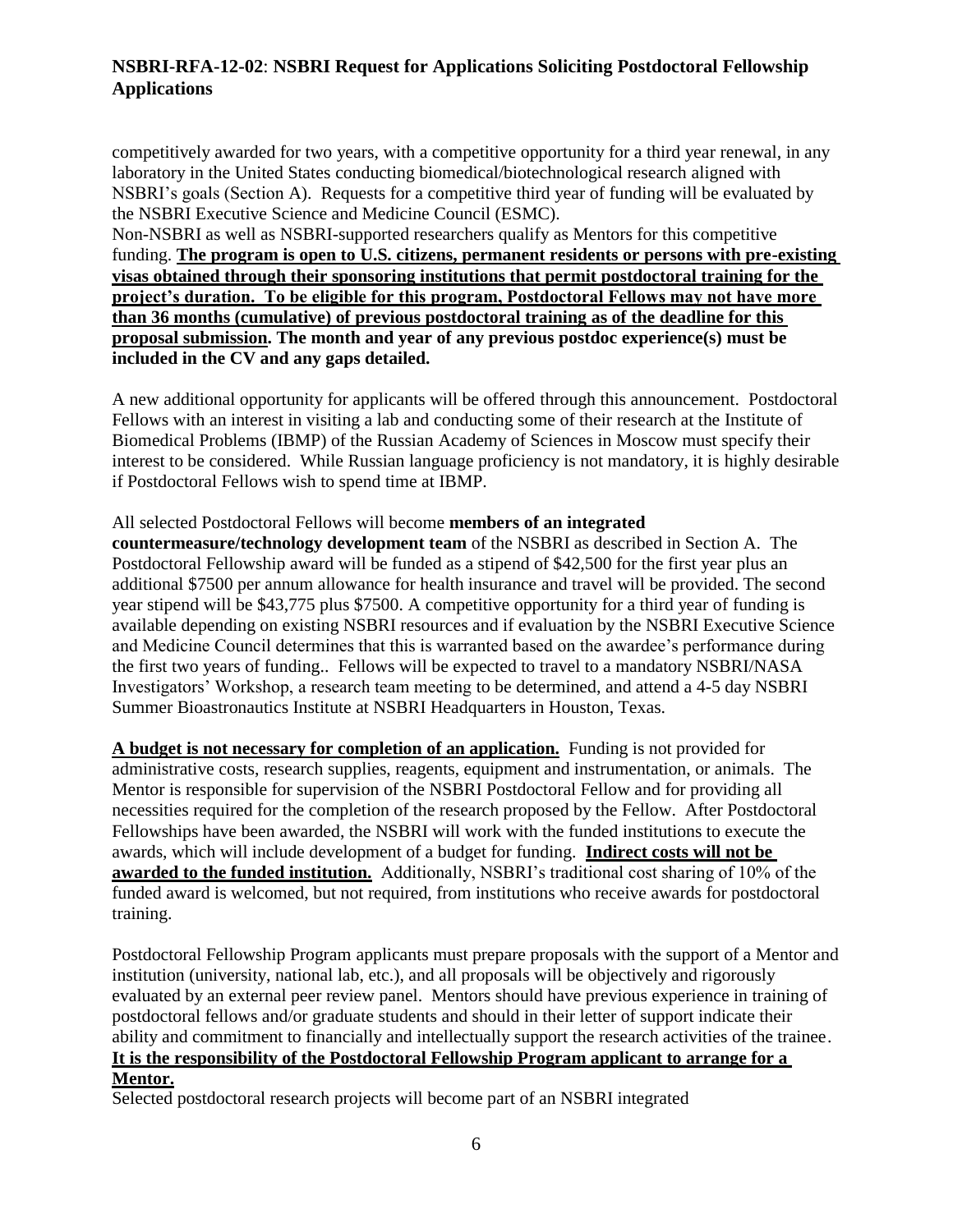countermeasure/technology development team focused on advancing the research toward an applied intervention to ensure the health of humans living and working in space. Each Postdoctoral Fellowship Program applicant must identify the Countermeasure Readiness Level (CRL) and/or Technology Readiness Level (TRL) the research proposal addresses. Applicants should refer to Figures 1 and 2 in Section A for detailed descriptions of CRLs and TRLs.

**In order to facilitate electronic submission from the institution at which the Postdoctoral Fellow will conduct the research, please note that the NSPIRES proposal submission system requires that the Mentor be identified as the Principal Investigator and the trainee be identified as the Postdoctoral Fellow.** 

In this NSBRI-RFA,

- **Section A** provides an introduction and overview of the goals, objectives and research implementation strategies of NSBRI.
- **Section B** contains descriptions of the opportunity and eligibility, and instructions for proposal submission.
- **Section C** contains the standard instructions for responding to NSBRI Requests for Applications**.**

**Section D** contains information on additional requirements for proposals utilizing vertebrate animals. This is a new NASA-wide requirement beginning in 2010 for all proposals utilizing vertebrate animals.

NSBRI's scientific and educational goals are to fund research and development that will result in the delivery of countermeasures to ensure the health of astronauts in response to spaceflight, and to apply findings from research supported by the Institute to benefit human health on Earth. NSBRI is committed to maintaining a strong, openly competitive, peer-reviewed research program. The Institute also aims to inspire the next generation of space life scientists. Proposals submitted in response to this NSBRI-RFA must address one or more of the research emphases described in this document (see Section B, Part II for more details). Those that do not will be returned without review.

Proposals that synergistically bridge multiple disciplines for the purpose of modeling the effects of microgravity on the human body, aid in the development and testing of countermeasures, or develop technologies that enable research in one or more NSBRI research areas are strongly encouraged. All proposals will be evaluated for overall scientific and technical merit by an external peer review panel. Relevance to NSBRI's programmatic needs and goals will also be evaluated by NSBRI management. NSBRI's obligation to make award(s) is contingent upon the availability of appropriated funds from which payment can be made and the receipt of proposals that NSBRI determines are acceptable for award under this NSBRI-RFA. Participation in this NSBRI-RFA is open to all categories of organizations, industry, educational institutions, other nonprofit organizations, NASA laboratories, and other agencies of the U.S. government.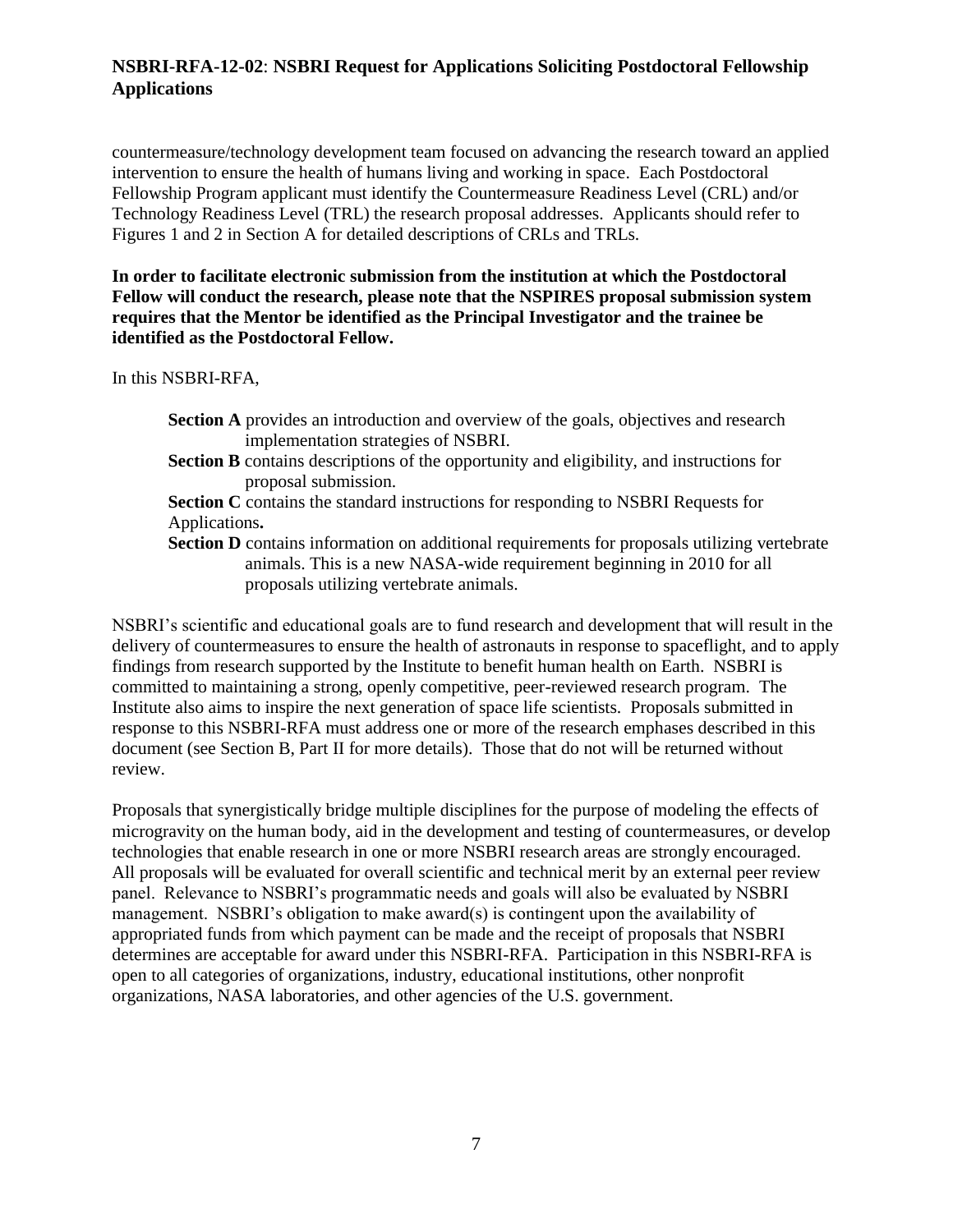**Inclusion of Women and Minorities in Research Involving Human Subjects** – NASA and NSBRI have adopted the policy of the NIH regarding this matter. Women and members of minority groups and their subpopulations must be included in NSBRI-supported biomedical and behavioral research projects involving human subjects unless a clear and compelling rationale is provided that inclusion is inappropriate with respect to the health of the subjects or the purpose of the research.

**Proposals must be submitted electronically by June 8, 2012, 5:00 p.m. Eastern Time.** (See Section B, Part V of this NSBRI-RFA for specific instructions for these activities.)

The following items apply only to this NSBRI-RFA:

**Solicitation NSBRI-RFA Identifier:** NSBRI-RFA-12-02 **Required:** Electronic application using NASA's NSPIRES System (See Section B, Part V for details) **Proposals Due:** June 8, 2012, 5:00 p.m. ET **Selection Announcement:** Fall 2012 **Funding Begins:** October 1, 2012 **Selection Official:** Director, National Space Biomedical Research Institute

Information about NSBRI's research programs and Postdoctoral Fellowship Program is available from:

Amanda Smith Hackler, Ed.D. Science Education and Outreach Manager National Space Biomedical Research Institute BioScience Research Collaborative 6500 Main Street, Suite 910 Houston, TX 77030-1402 Telephone: 713-798-7412 Fax: 713-798-7413 Email: [postdoc@nsbri.org](mailto:postdoc@nsbri.org) 

All prospective applicants to this NSBRI-RFA are advised that the highest priority in all of NASA's programs is given to safety and mission assurance, occupational health, environmental protection, information technology, export control, and security. NASA's safety priorities are to protect (i) the public, (ii) astronauts and pilots, (iii) the NASA workforce (including employees working under NASA instruments), and (iv) high-value equipment and property. All proposals submitted in response to this solicitation are expected to comply with this policy.

NSBRI points of contact will be identified in selection letters to begin the funding process. Potential Postdoctoral Fellowship Program applicants should read with care the program descriptions that are of interest and focus their proposals on the specific research emphases defined in this NSBRI-RFA.

Your interest and cooperation in participating in this effort is appreciated.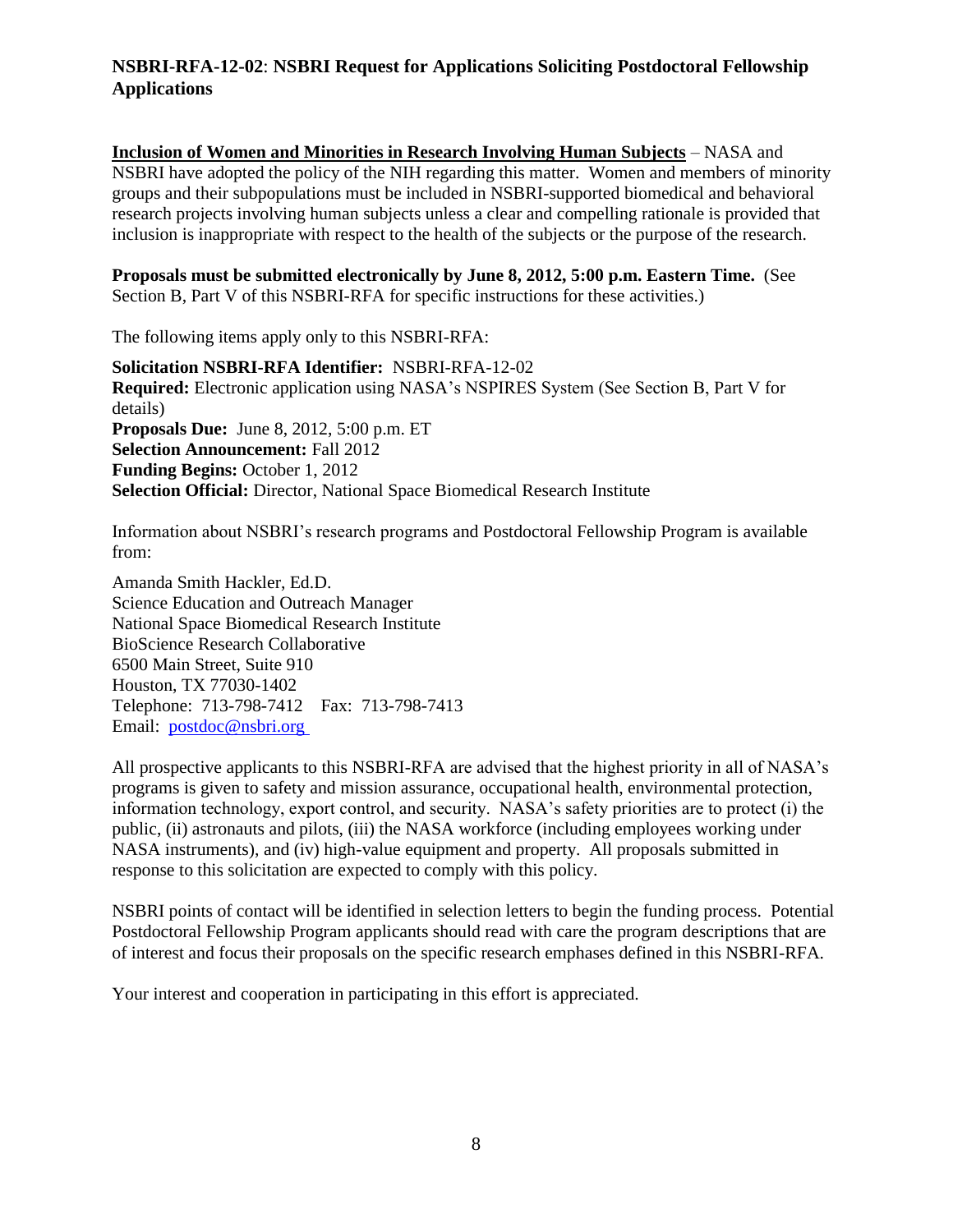# **V. Explanation of Countermeasure Readiness Level and Technology Readiness Level**

### **Countermeasure Readiness Level (CRL)**

The use of the CRL scale allows NSBRI to:

1) define, assess and quantify the level of "countermeasure readiness;"

2) determine and describe how each funded research project fits into the countermeasure development "flow;" and

3) monitor progress in countermeasure development. This section describes this scale and how it is used. **The CRL of the proposed research must be identified in the application.** 

Figure 1 illustrates the CRL scale. It describes an incremental research program ranging from fundamental studies that suggest potential countermeasures to applied studies that allow the systematic evaluation and validation of countermeasures ready for operational implementation. Countermeasure development usually progresses through systematic research. Research flows through various levels of countermeasure readiness.

### **Figure 1. Countermeasure Readiness Level Scale**

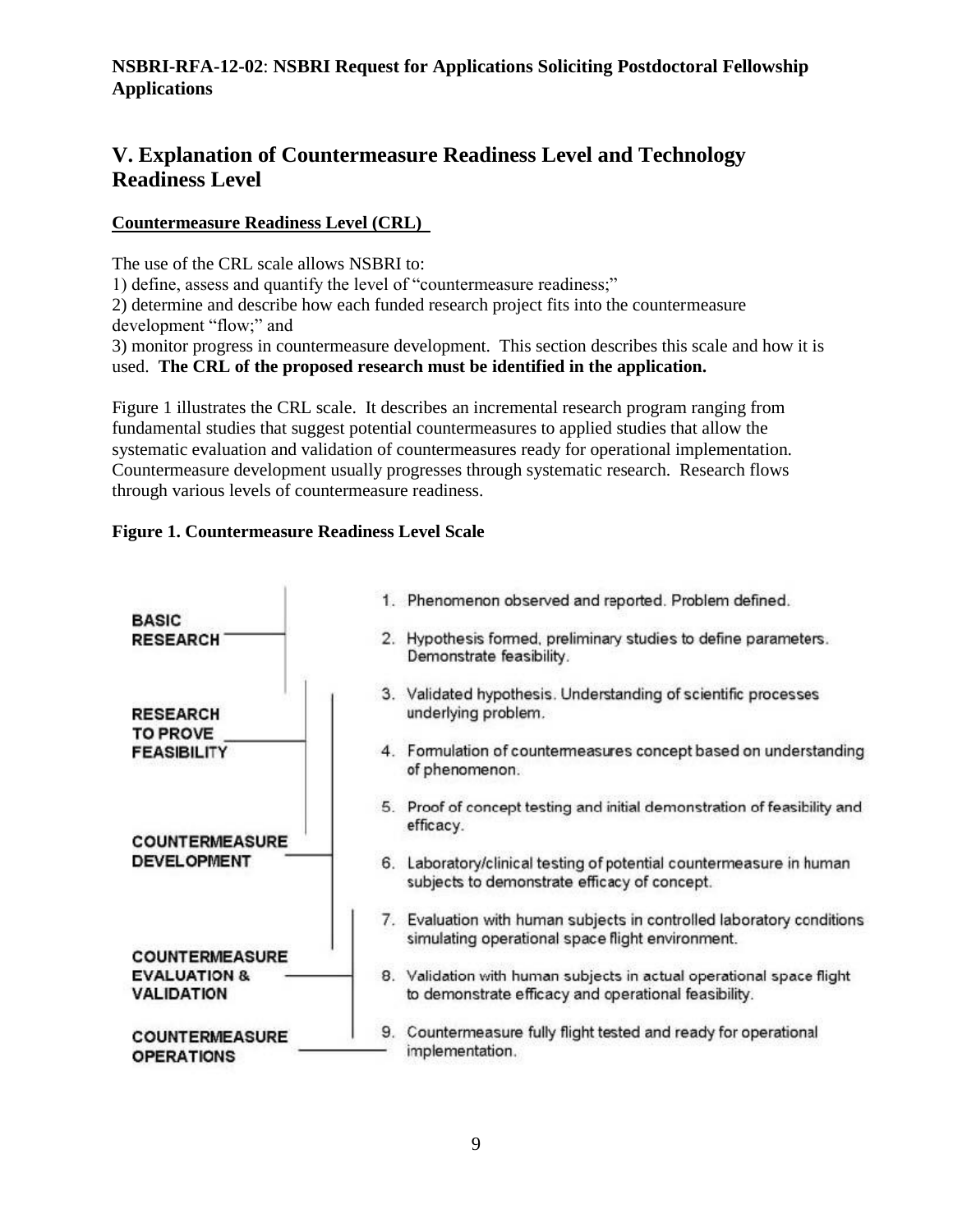### **Technology Readiness Level (TRL)**

Technology Readiness Level is a systematic measurement system that supports assessments of the maturity of a particular technology and the consistent comparison of maturity between different types of technology. In short, a TRL is a technology milestone (See Figure 2). **Technology projects must identify the TRL of the proposed research.**

| <b>Level</b>     | <b>Definition</b>                                                         |
|------------------|---------------------------------------------------------------------------|
| TRL <sub>1</sub> | Basic principles observed                                                 |
| TRL <sub>2</sub> | Technology concept and/or application formulated                          |
| TRL3             | Analytical and experimental critical function/proof-of-concept            |
| TRL4             | Component and /or breadboard validation in lab                            |
| TRL5             | Component and/or breadboard in relevant environment                       |
| TRL6             | System/subsystem model or prototype demonstration in relevant environment |
| TRL7             | Subsystem prototype in a space environment                                |
| TRL8             | System completed and flight qualified through demonstration               |
| TRL9             | System flight proven through mission operations                           |

### **Figure 2. Technology Readiness Level Scale**

# **VI. Bibliography**

- 1. **National Space Biomedical Research Institute Website** [\(http://www.nsbri.org/](http://www.nsbri.org/)). Contains information on the Institute's science, technology and education programs, including detailed team activities and project summaries for all current and completed projects.
- 2. **NASA Human Research Program Integrated Research Plan.** The IRP describes the portfolio of HRP research and technology tasks. The IRP is the HRP strategic and tactical plan for research necessary to meet HRP requirements. Available at: <http://humanresearchroadmap.nasa.gov/evidence/IRP%20Rev%20C.pdf>
- 3. **NASA Human Research Program Evidence Book.** Available at: [http://humanresearch.jsc.nasa.gov/elements/smo/hrp\\_evidence\\_book.asp.](http://humanresearch.jsc.nasa.gov/elements/smo/hrp_evidence_book.asp)
- 4. **Space Life Sciences Directorate Website** [\(http://slsd.jsc.nasa.gov/](http://slsd.jsc.nasa.gov/) ).
- 5. **NASA Human Research Program Task Book (Program Tasks and Bibliography).** Provides information on currently funded and previously funded NSBRI and NASA Human Research Program tasks. The Task Book and Task Book Archives are available at: [http://taskbook.nasaprs.com/peer\\_review/index.cfm](http://taskbook.nasaprs.com/peer_review/index.cfm).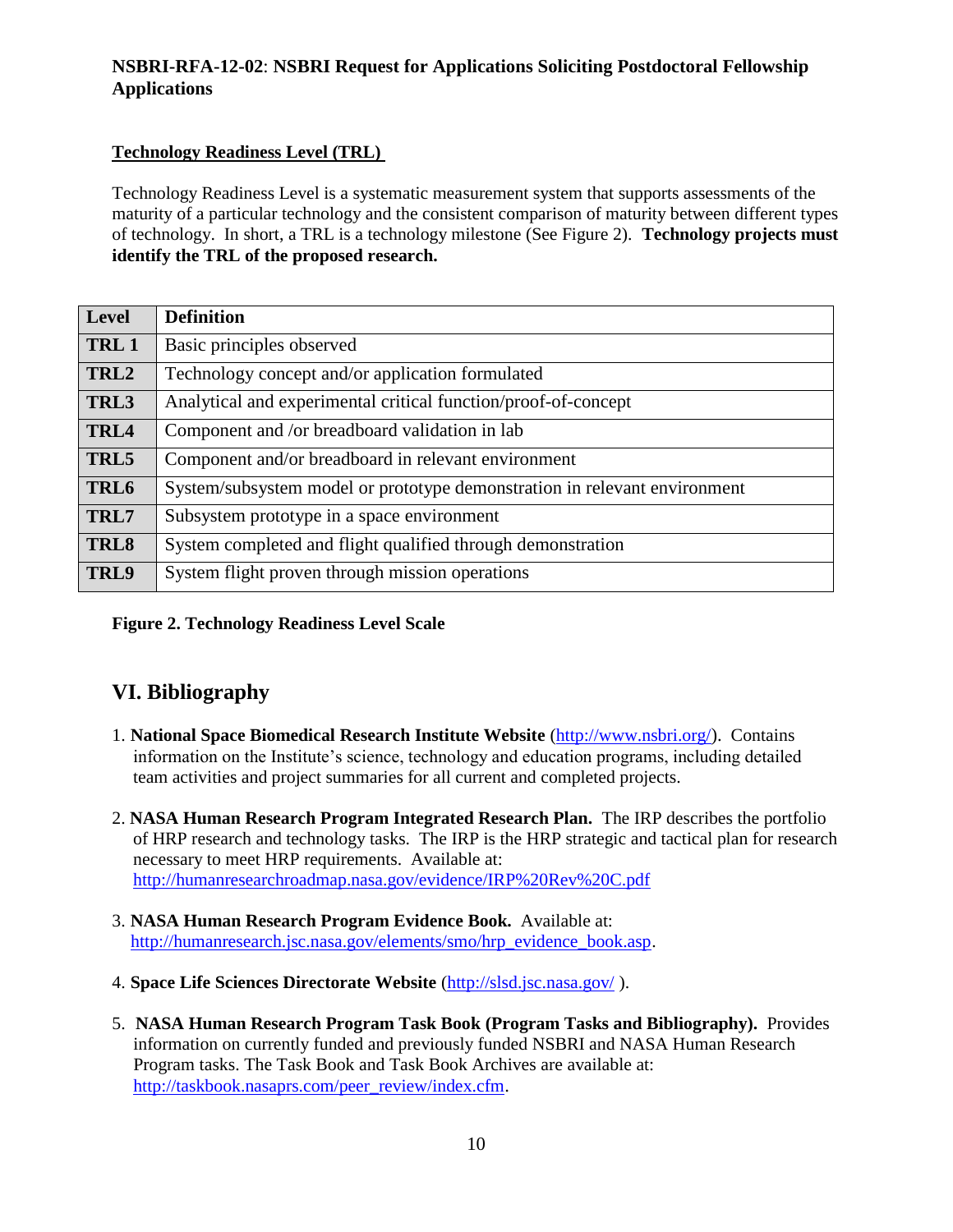6. **Space Life Sciences Data Archive (LSDA).** An online database containing descriptions and results of completed NASA-sponsored flight experiments. Descriptions are included of experiments, missions, procedures, hardware, biospecimens collected, personnel and documents. Biospecimens that are available for research purposes are described in detail. A limited number of experiments contain final reports and spreadsheet data

suitable for downloading. Data from human subjects are unavailable online for reasons of privacy. Internet address: [http://lsda.jsc.nasa.gov/lsda\\_home.cfm](http://lsda.jsc.nasa.gov/lsda_home.cfm)

- 7. **Small Clinical Trials: Issues and Challenges.** Institute of Medicine, National Academy Press, Washington, DC. <http://www.nap.edu/books/0309073332/html/>
- 8. **Sex and Gender: Exploring the Biological Contributions to Human Health.** *NIH Guidelines on the Inclusion of Women and Minorities as Subjects in Clinical Research, 59 Fed. Reg. 14508 (1994).*
- 9. **Safe Passage, Astronaut Care for Exploration.** Institute of Medicine, National Academy Press, Washington, DC (2001).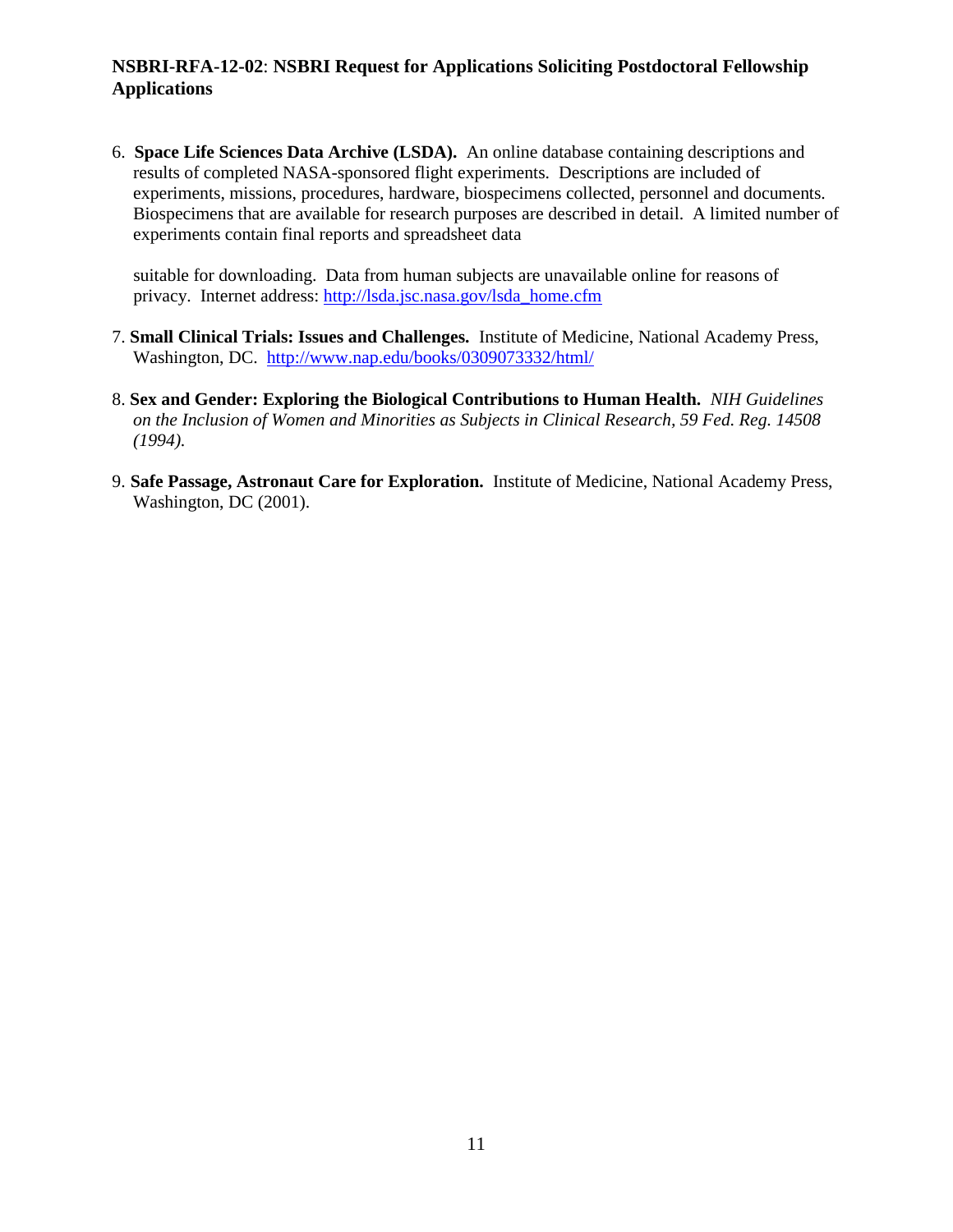# **SECTION B**

# **Specific Details Related to the Request for Applications**

**NOTE: The program is open to U.S. citizens, permanent residents or persons with preexisting visas obtained through their sponsoring institutions that permit postdoctoral training for the project's duration. Please note that restrictions at NASA installations may impede full participation in some learning experiences by persons who have certain visa classifications. To be eligible for this program, Postdoctoral Fellows may not have more than 36 months (cumulative) of previous postdoctoral training as of the deadline for this proposal submission. The month and year of any previous postdoc experience(s) must be included in the CV and any gaps detailed also including the month and year.**

# **I. Research Opportunity – General Information**

To carry out NSBRI's primary mission of identifying, designing and developing effective countermeasures to address the biological and environmental impediments to human spaceflight, NSBRI focuses its research program on the primary needs of long-duration missions (e.g., several months on the International Space Station and exploration-class missions). These missions pose the greatest challenge to present and future space travelers, and meeting these challenges with appropriate countermeasures lies at the core of the NSBRI's responsibility.

Potential physiological changes that may occur during prolonged spaceflight include, among others, significant loss of muscle and bone mass, decreased dietary intake of nutrients, metabolic and endocrine alterations, important changes in cardiovascular function, and deleterious effects on sensorimotor performance. By addressing long-term missions, increased crew safety, health and performance will be realized for shorter-duration spaceflights.

NSBRI research is conducted in partnership with NASA using an integrated team approach. The teams focus on high-priority biomedical research problems, and investigators work together, within and between teams, to address complex risks that often require interdisciplinary expertise and resources. The value added in the integrated team approach leads to more effective outcomes-driven research than what is obtainable by a single project alone.

NSBRI has an essential enabling role for NASA: providing capabilities for countermeasures development research. The Institute engages scientists, engineers and clinicians and uses institutional resources to form a biomedical research community. Countermeasures research conducted by NSBRI's research community is integrated with the engineering and operational expertise of NASA to effectively manage health risks for long-duration human spaceflight.

The CRL and/or TRL that will result from the funding and conduct of the proposed research must be identified in the proposal. For further information, refer to Section A, Part IV.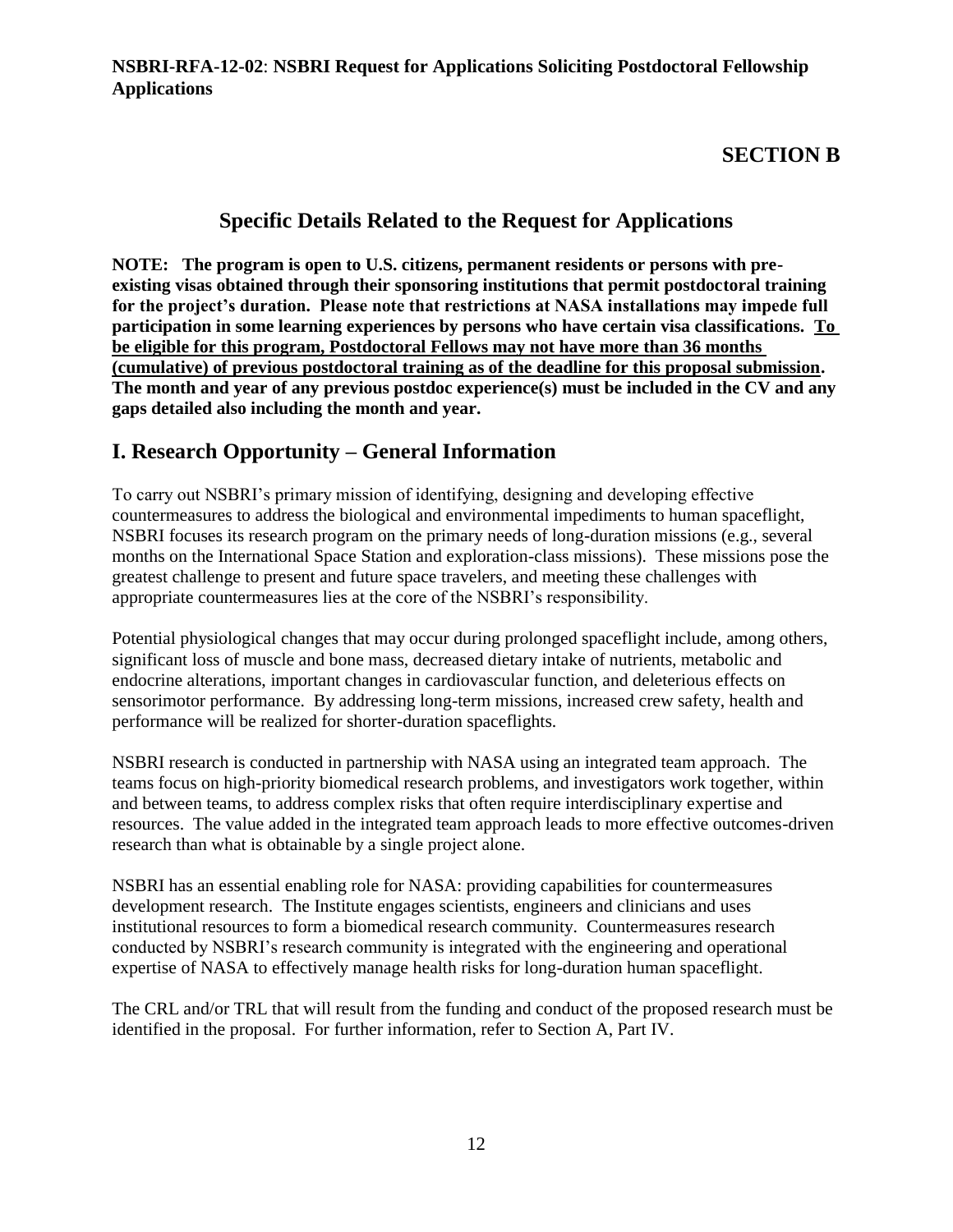# **II. NSBRI Team-Specific Research Focus and Opportunity**

Applications submitted to the NSBRI in response to this RFA should propose research an area addressed by one of the seven NSBRI Science and Technology Teams [\(http://www.nsbri.org/Research](http://www.nsbri.org/Research/)). Proposals that impact more than one area should be directed to only one primary research area. Studies that cross disciplines are particularly

encouraged, as are translational efforts aimed at moving from basic to more applied technology or countermeasure readiness levels.

It is recommended that Postdoctoral Fellowship Program applicants carefully review the NSBRI website for information on the team(s) relevant to their proposal. These web pages are referenced in the following subsections, which are provided to guide proposers to the key problems and issues that are central to each research area. In all cases, proposals must address questions and be relevant to human space flight research priorities enumerated in the IRP at: <http://humanresearchroadmap.nasa.gov/evidence/IRP%20Rev%20C.pdf>

Proposals in problem modeling, space medicine and technology that are relevant to countermeasure development within the scope of the NSBRI mission are invited but must address one of the research focus areas discussed below. NSBRI seeks innovative projects of two years in duration and of varying scope that will produce clear deliverables. A competitive opportunity for a third year of funding is available depending on existing NSBRI resources and if evaluation by the NSBRI Executive Science and Medicine Council determines that this is warranted based on the awardee's performance during the first two years of funding. Applicants are encouraged to define clear milestones and to collaborate with experts, as appropriate, to maximize the likelihood of success and the impact of their proposed research.

### **1. NSBRI Cardiovascular Alterations Team**

The Cardiovascular Alterations Team is determining the effects of long-duration spaceflight on the heart and blood vessels and designing novel therapies for combating the effects of prolonged cardiovascular deconditioning. These strategies include developing training regimens as well as pharmacologic and nutritional interventions. Team information, including research goals and priorities, is located at [http://www.nsbri.org/Research/Cardio.html.](http://www.nsbri.org/Research/Cardio.html)

### **2. NSBRI Human Factors and Performance Team**

The Human Factors and Performance Team is studying ways to improve daily living and keep crewmembers healthy, productive and safe during exploration missions. Overall Team aims are to reduce performance errors and mitigate habitability, environmental and other behavioral factors that pose significant risk to mission success. The Team develops guidelines for human systems design and information tools to support crew performance. Team members are examining ways to improve sleep and scheduling of work shifts as well as how specific types of lighting in the craft and habitat can improve alertness and performance. Other projects address nutritional countermeasures and how factors in the environment can impact crew health. Team information, including research goals and priorities, is located at [http://www.nsbri.org/Research/HFP.html.](http://www.nsbri.org/Research/HFP.html)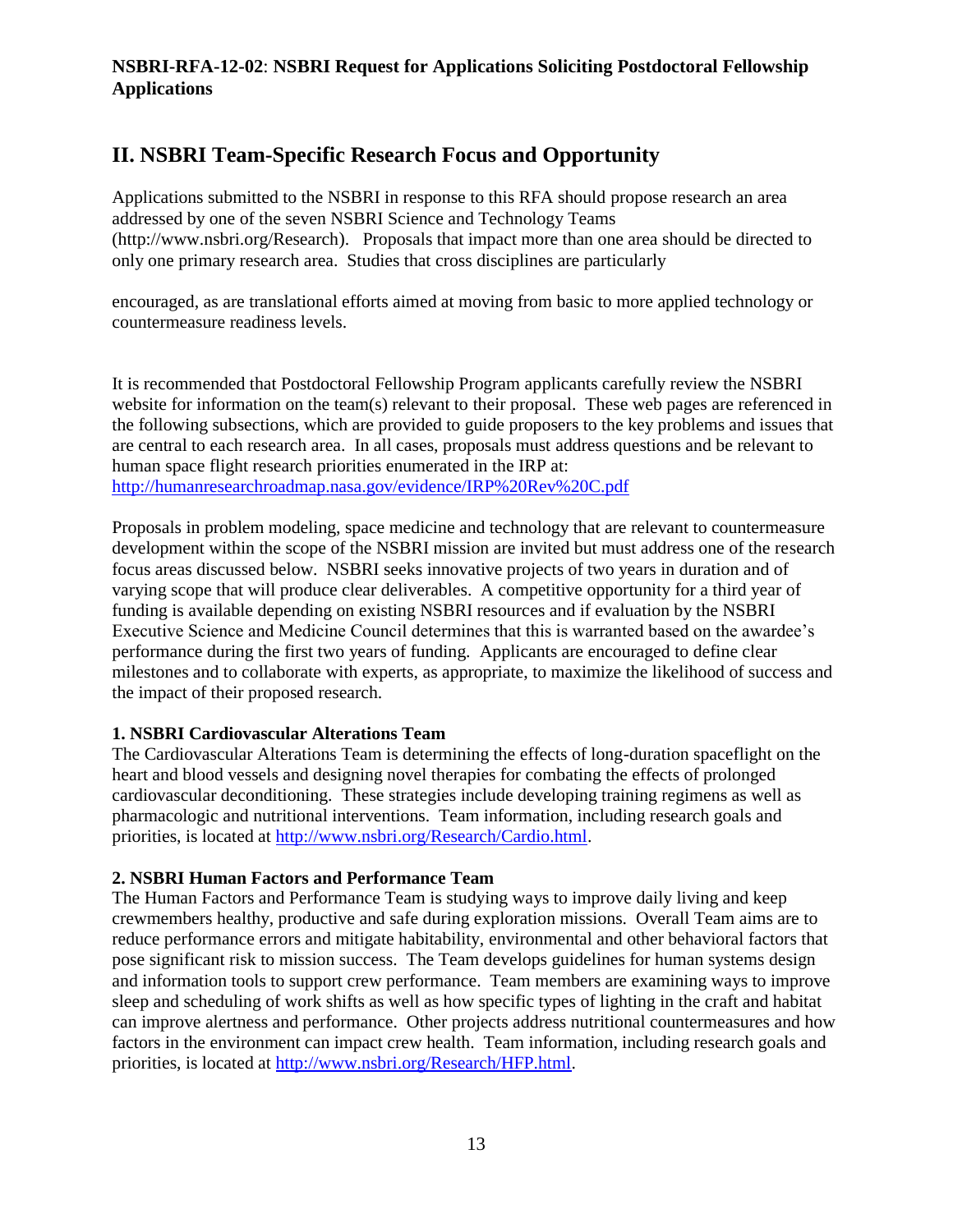### **3. NSBRI Musculoskeletal Alterations Team**

The Musculoskeletal Alterations Team is studying the mechanisms involved in bone and muscle loss and whether reduced gravity increases risk of bone breaks and impairs fracture healing. In addition to identifying ways to enhance the benefits of exercise for maintenance of musculoskeletal function, the Team also seeks to develop methods to prevent or reduce the loss by considering nutritional and pharmaceutical interventions to complement exercise. Team information, including research goals and priorities, is located at [http://www.nsbri.org/Research/MusculoSkeletal.html.](http://www.nsbri.org/Research/MusculoSkeletal.html)

### **4. NSBRI Neurobehavioral and Psychosocial Factors Team**

The Neurobehavioral and Psychosocial Factors Team is concerned with methods crews use to deal with stress, isolation, confinement and the challenges of long-duration space missions. In addition to identifying neurobehavioral and psychosocial risks to crew health, safety and productivity, Team objectives include developing methods to monitor cognitive function and behavior and countermeasures to enhance performance, motivation and quality of life. Leadership style, crew composition, organization and communication are also being investigated to optimize crew effectiveness and mission success. Team information, including research goals and priorities, is located at [http://www.nsbri.org/Research/Psycho.html.](http://www.nsbri.org/Research/Psycho.html)

### **5. NSBRI Radiation Effects Team**

Extended missions will expose astronauts to greater levels and more varied types of radiation. High levels of radiation may kill cells, damage tissue and cause mutations; other effects of acute exposure include prodromal syndrome, skin reactions and hematologic disorders. On exploration missions, radiation exposure from solar particle events could impair an astronaut's performance and result in mission failure. The Radiation Effects Team is focused on understanding and mitigating the risks related to exposure to various types of space radiation, with an emphasis on acute effects. Projects are developing countermeasures to mitigate the effects of radiation exposures and designing devices to monitor radiation during extravehicular activities. Team information, including research goals and priorities, is located at [http://www.nsbri.org/Research/Radiation.html.](http://www.nsbri.org/Research/Radiation.html)

### **6. NSBRI Sensorimotor Adaptation Team**

The Sensorimotor Adaptation Team is developing pre-flight and in-flight training countermeasures, so that astronauts can adjust more rapidly to gravitational changes that can result in disorientation, motion sickness and a loss of sense of direction. These disturbances can impact operational activities including approach and landing, docking, remote manipulation, extravehicular activity, and postlanding normal and emergency egress. Team information, including research goals and priorities, is located at [http://www.nsbri.org/Research/Neuro.html.](http://www.nsbri.org/Research/Neuro.html)

### **7. NSBRI Smart Medical Systems and Technology Team**

The Smart Medical Systems and Technology Team is developing smart, integrated medical systems to assist in delivering quality health care. These systems must be small, low-power, noninvasive or minimally invasive, and versatile. Possible technologies needed include ultrasound diagnostics and therapeutics, routine risk and health-monitoring systems, and automated systems and devices to aid in decision-making, training and diagnosis. Of particular interest to the team at present are approaches and technologies that can non-invasively assess intracranial pressure. New technologies developed by this Team will have immediate benefits to medical care on Earth. Team information, including research goals and priorities, is located at [http://www.nsbri.org/Research/SmartTech.html.](http://www.nsbri.org/Research/SmartTech.html)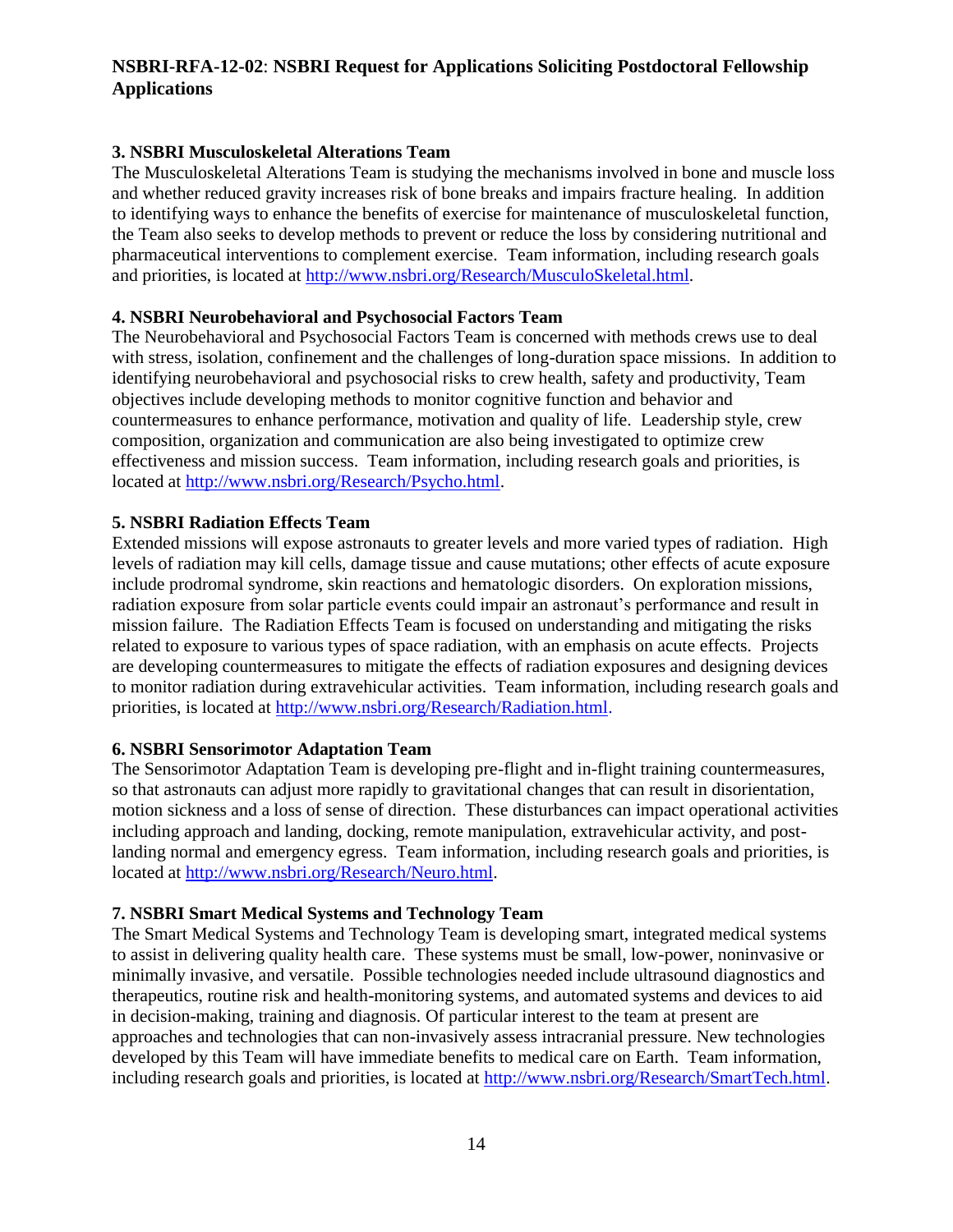# **III. Award Information**

Selected proposals are expected to be funded for two years. A competitive opportunity for a third year of funding is available depending on existing NSBRI resources and if evaluation by the NSBRI Executive Science and Medicine Council determines that this is warranted based on the awardee's performance during the first two years of funding, as well as need. The assumed starting date will be October 1, 2012. This date is somewhat flexible, however, and will be negotiated with each selected Postdoctoral Fellow. The Postdoctoral Fellowship award will be funded as a stipend of \$42,500 for the first year with a 3% increase in the second year; an additional allowance for health insurance will be included. Additional funding will be provided for travel to a mandatory NSBRI/NASA Investigators' Workshop, a research team meeting, and a scientific meeting of the Postdoctoral Fellow's choice.

Postdoctoral Fellows will also be required to attend a 4-5 day NSBRI Summer Bioastronautics Institute at NSBRI Headquarters in Houston, Texas organized by the NSBRI Science and Education Coordinator and the NSBRI Education Team.

The mechanism of support will be an NSBRI cooperative sub agreement with funds provided by NASA to the NSBRI through a cooperative agreement (Cooperative Agreement NCC 9-58) with NASA Johnson Space Center.

# **IV. Eligibility**

### **A. Eligibility of Applicants**

Scientists or physician-scientists who hold any of the following degrees are eligible: Ph.D., M.D., M.D./Ph.D., D.Sc., Sc.D., D.V.M., D.O., or equivalent. Applicants must have completed the clinical portion of the training program, if applicable to their field, by the time of award activation. The program is open to U.S. citizens, permanent residents or persons with pre-existing visas obtained through their sponsoring institutions that permit postdoctoral training for the project's duration. To be eligible for this program, Postdoctoral Fellows may not have more than 36 months (cumulative) of previous postdoctoral training as of the deadline for this proposal submission. The month and year of any previous postdoc experience(s) must be included in the CV and any gaps detailed.

Research proposals will be accepted from all categories of organizations, public and private, and for profit and nonprofit, such as universities, colleges, hospitals, laboratories, units of state and local governments, and eligible agencies of the Federal Government. In most cases, only approved applications from U.S. institutions will be selected for funding. Postdoctoral Fellowship Program applicants may collaborate with universities, Federal Government laboratories, the private sector, and state and local government laboratories. In all such arrangements, the applying entity is expected to be responsible for administering the project according to the management approach presented in the proposal.

The applying entity must have in place a documented base of ongoing, high-quality research in science and technology or in those areas of science and engineering clearly relevant to the specific programmatic objectives and research emphases indicated in this Request for Applications. **Present**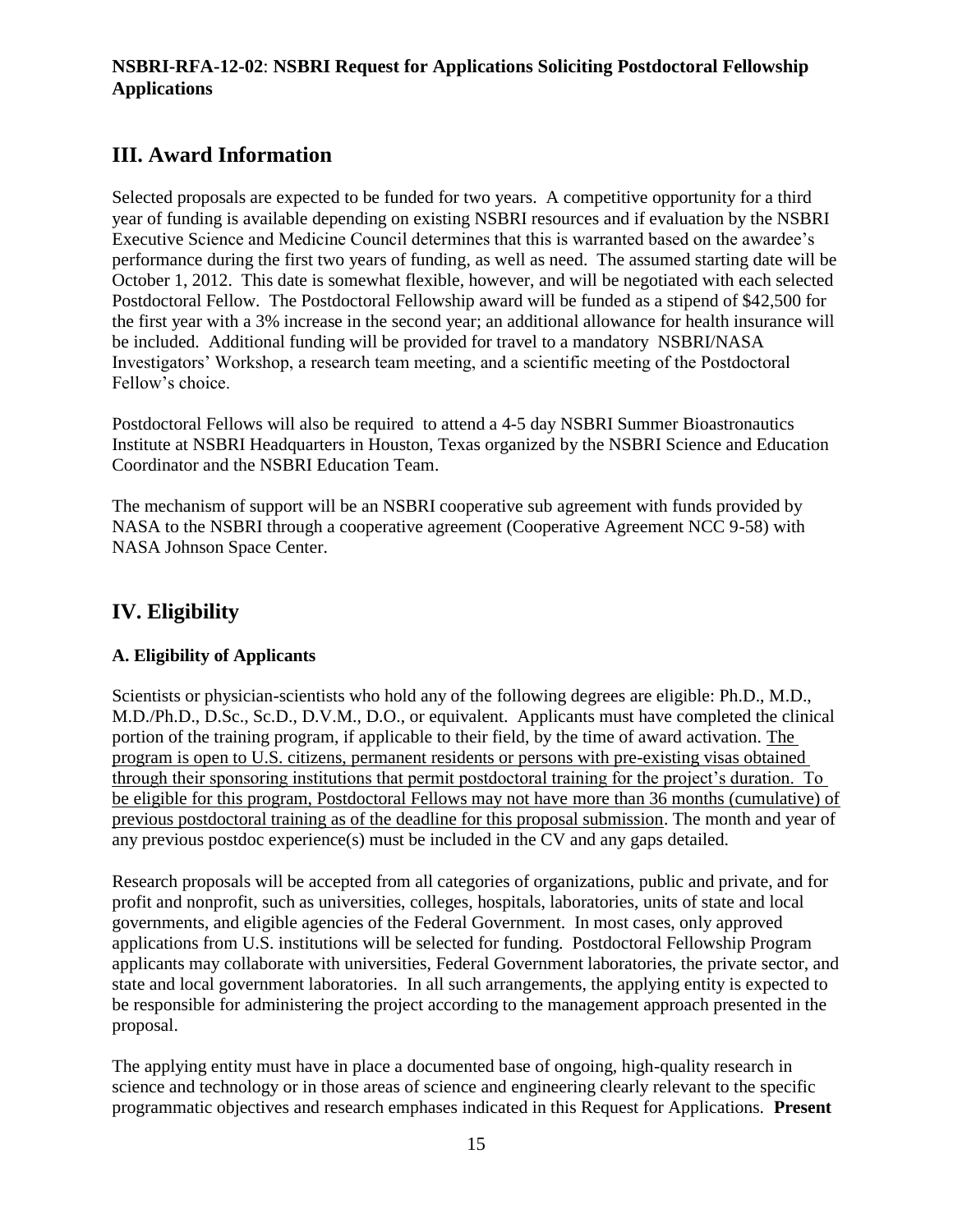**or prior support by NASA or the NSBRI of research or training in any institution or for any investigator is neither a prerequisite to submission of an application nor a factor in the selection process. Non-NSBRI researchers are encouraged to apply as Mentors.**

### **B. Additional Guidelines Applicable to Foreign Applicants**

The program is open to U.S. citizens, permanent residents or persons with pre-existing visas obtained through their sponsoring institutions that permit postdoctoral training for the project's duration. Please note that restrictions at NASA installations may impede full participation in some learning experiences by persons who have certain visa classifications. All proposals must be in English and comply with all other submission requirements stated in the NSBRI-RFA.

# **V. Application Procedures for the NSBRI Postdoctoral Fellowship Program**

### **A. Source of Application Materials**

All information needed to submit an electronic proposal in response to this solicitation is contained in this RFA and in a companion document entitled "Guidebook for Proposers Responding to a NASA Research Announcement (NRA) or Cooperative Agreement Notice (CAN) Edition 2011" (hereafter referred to as the *Guidebook for Proposers*) that is located at: [http://www.hq.nasa.gov/office/procurement/nraguidebook/.](http://www.hq.nasa.gov/office/procurement/nraguidebook/)

In cases where the Guidebook for Proposers and this RFA conflict, the RFA language shall take precedence.

Proposal submission questions will be answered and published in a Frequently Asked Questions (FAQ) document. This FAQ will be posted on the NSPIRES solicitation download site alongside this RFA, and will be updated periodically between submission release and the proposal due date.

### **B. Content and Form of Proposal Submission**

### **1. NSPIRES Proposal Data System**

### **a) NSPIRES Registration**

This RFA requires that the proposer register key data concerning their intended submission with the NASA Solicitation and Proposal Integrated Review and Evaluation System (NSPIRES) located at [http://nspires.nasaprs.com.](http://nspires.nasaprs.com/) **Potential applicants are urged to access this site well in advance of the proposal due date(s) to familiarize themselves with its structure and enter the requested identifier information.** It is especially important to note that every individual named on the proposal's *Cover Page* (see below) must be registered in NSPIRES and that such individuals must perform this registration themselves; that is, no one may register a second party, even the Mentor of a proposal in which that person is committed to participate. This data site is secure, and all information entered is strictly for NSBRI use only. In NSPIRES, the Mentor is identified as the Principal Investigator (PI) and the Trainee is identified as the Postdoctoral Fellow.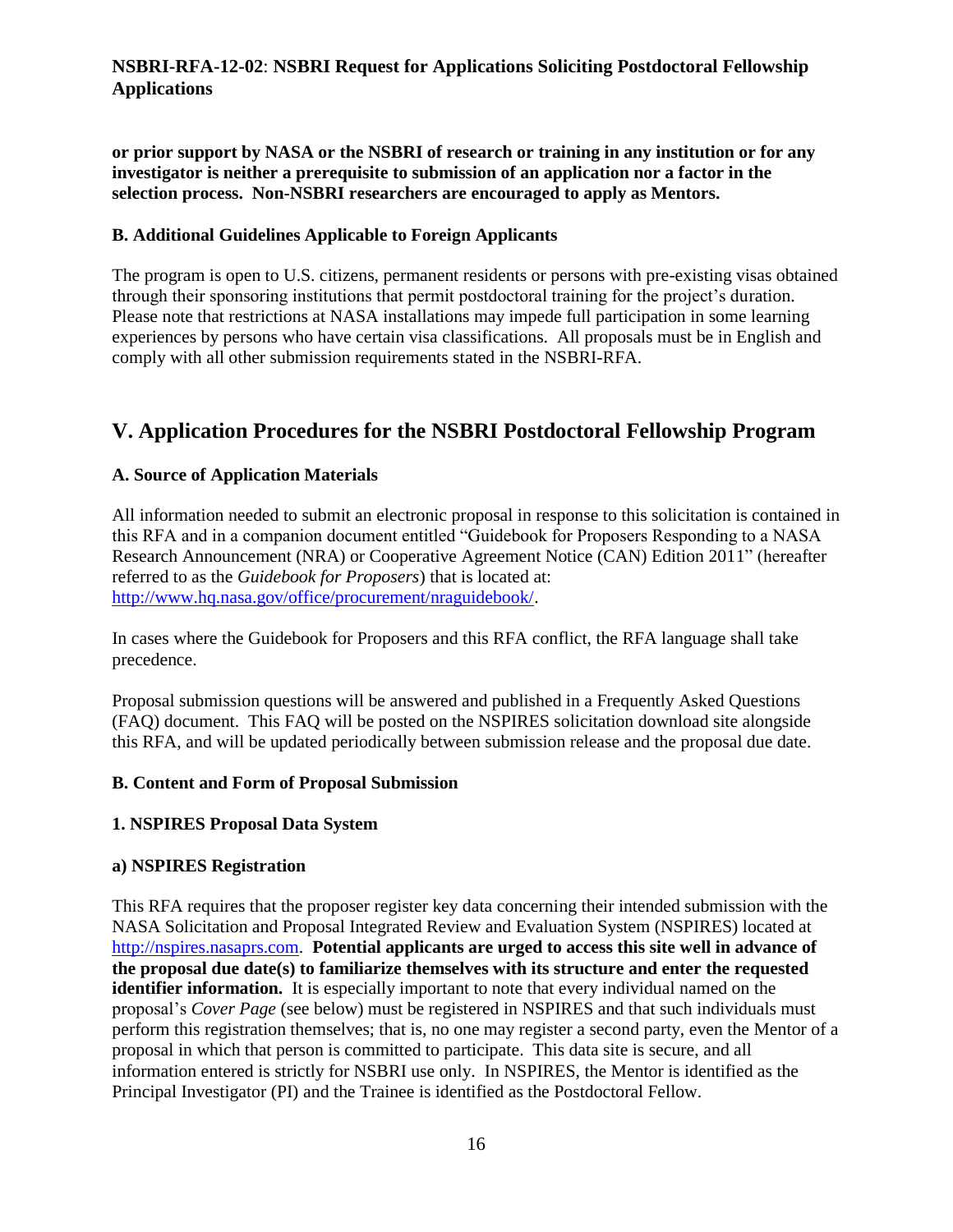Every organization that intends to submit a proposal in response to this RFA, including educational institutions, industry, nonprofit institutions, NASA Centers, and other U.S. Government agencies, **must be registered in NSPIRES prior to submitting a proposal**. Such registration must be performed by an organization's electronic business point-of-contact (EBPOC) in the Central Contractor Registry (CCR).

NSPIRES help topics may be accessed through the NSPIRES online help site at: [http://nspires.nasaprs.com/external/help.do.](http://nspires.nasaprs.com/external/help.do) For any questions that cannot be resolved with the available online help menus, requests for assistance may be directed by email to [nspires](mailto:nspires-help@nasaprs.com)[help@nasaprs.com](mailto:nspires-help@nasaprs.com) or by telephone to 202-479-9376, Monday through Friday, 8 a.m. to 6 p.m., Eastern Time.

### **b) Electronic Submission**

**All proposers are required to use NSPIRES. Any proposal not submitted through the NSPIRES portal and sent directly to NSBRI by email, fax or other means will be returned without review.** NSBRI Postdoctoral Fellowship Program proposals must be submitted electronically by one of the officials at the Mentor's (PI) organization who is authorized to make such a submission. It is strongly recommended that the Postdoctoral Fellow work closely with his/her Mentor to ensure the proposal is submitted by the due date and time listed in this solicitation. Proposals will not be accepted after the listed due date and time.

NSPIRES accepts fully electronic proposals through a combination of data-based information (e.g., the electronic *Cover Page* and its associated forms) and an uploaded PDF file that contains the body of the proposal. The NSPIRES system will provide a list of all elements that make up an electronic proposal, and the system will conduct an element check to identify any item(s) that is (are) apparently missing or incomplete. Note that a failed element check will not preclude submission, but rather it will serve as a warning that a proposal may be incomplete. Proposers are particularly encouraged to begin their submission process early.

Requests for assistance in accessing and/or using NSPIRES may be directed by email to [nspires-help@nasaprs.com](mailto:nspires-help@nasaprs.com) or by telephone to 202-479-9376, Monday through Friday, 8 a.m. to 6 p.m., Eastern Time. Frequently Asked Questions (FAQs) may be accessed through the Proposal Online Help site at [http://nspires.nasaprs.com/external/help.do.](http://nspires.nasaprs.com/external/help.do) Tutorials of NSPIRES are available at: [http://nspires.nasaprs.com/tutorials/index.html.](http://nspires.nasaprs.com/tutorials/index.html)

Before beginning an online application, the Postdoctoral Fellow must ensure that:

- 1) The Organization to which the Postdoctoral Fellow is applying is registered with NSPIRES.
- 2) The Mentor (PI) is registered with NSPIRES, and is affiliated with the Organization to which the Postdoctoral Fellow is applying.
- 3) The Mentor (PI) knows the name of the Authorized Organizational Representative (AOR) of the Organization, and the AOR is registered with NSPIRES.
- 4) The Postdoctoral Fellow is registered with NSPIRES.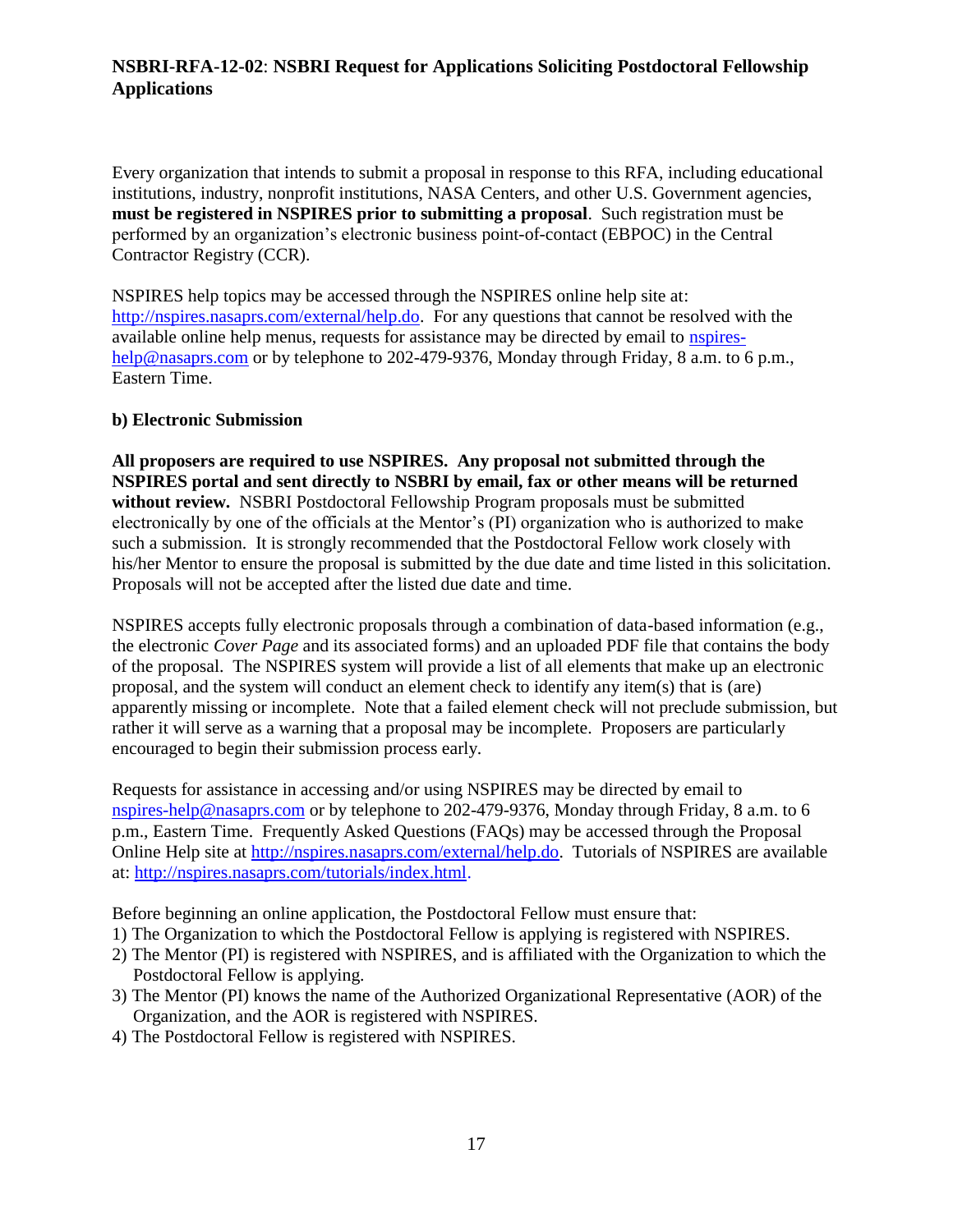### **2. Instructions for Preparation of Proposals**

The NSPIRES system will guide proposers through submission of all required proposal information. Please refer to the online NSPIRES tutorials at<http://nspires.nasaprs.com/tutorials/index.html> for help.

**Proposals must be prepared by the Postdoctoral Fellow in conjunction with their Mentor. Proposals will be submitted by the Mentor (PI) and an official of the Mentor's organization after the Mentor (PI) has released the prepared proposal to the Authorized Organizational Representative (AOR).** It is strongly recommended that the Postdoctoral Fellow work closely with the Mentor to ensure the proposal is submitted by the due date and time listed in this solicitation. **Proposals will not be accepted after the listed deadline.** Only the Mentor can initiate the creation of a new proposal and assign the Postdoctoral Fellow as a team member with editing privileges. The Postdoctoral Fellow will then be able to access and create the proposal application.

**Please note that the Proposal Summary, Business Data, Program Specific Data and Proposal Team are required Cover Page Elements for a proposal. A budget is not required for this solicitation, and the budget forms do not need to be completed. The proposal summary should be between 100-300 words and written for the lay reader.**

NSPIRES allows for the upload of several proposal components as individual documents. However, to ensure proper proposal transmission, please provide only **one** PDF attachment upload ordered as follows:

- 1. *Mentor Statement (See Section B, V.B.3.a)*
- 2. *Three Letters of Recommendation (See Section B, V.B.3.b)*
- 3*. Biographical Sketches for the Mentor and Postdoctoral Fellow (See Section B, V.B.3.c)*
- 4. *Facilities and Equipment (See Section C, c.6)*
- 5. *Research Plan (See Section B, V.B.3.e; no longer than 12 pages)*
- 6. *Current Support (See Section C, c.8)*
- 7. *Special Matters - Animal Care or Human Subjects Certifications, if applicable (see Section B, V.B.3.g)*
- 8. *Vertebrate Animal Scientific Review (VASR), if applicable (see Section B, V.B.3.h)*
- 9. *References and Citations (See Section B, V.B.3.i)*
- 10. *Appendices and Reprints (See Section B, V.B.3.j)*

The NSPIRES proposal submission process ensures that a minimum set of required proposal cover page fields are completed. Provision of the proposal summary and business data elements of the cover page will be necessary in order for the AOR to submit the proposal. If either of these two proposal elements is incomplete, the "View Proposal/Check Elements" function of NSPIRES will display red "error" flags and messages to alert the user to the information that is required but missing, and the "Submit Proposal" button will not be available. Although the PI will be able to release the proposal to the AOR, the proposal cannot be submitted by the AOR until these required fields are complete. Any additional information that is missing will be identified by yellow "warning" flags. Proposers are reminded to check the solicitation instructions to ensure compliance with all instructions, as adherence to these two element validation checks alone is insufficient to guarantee a compliant proposal. Additionally, in those cases where instruction in the RFA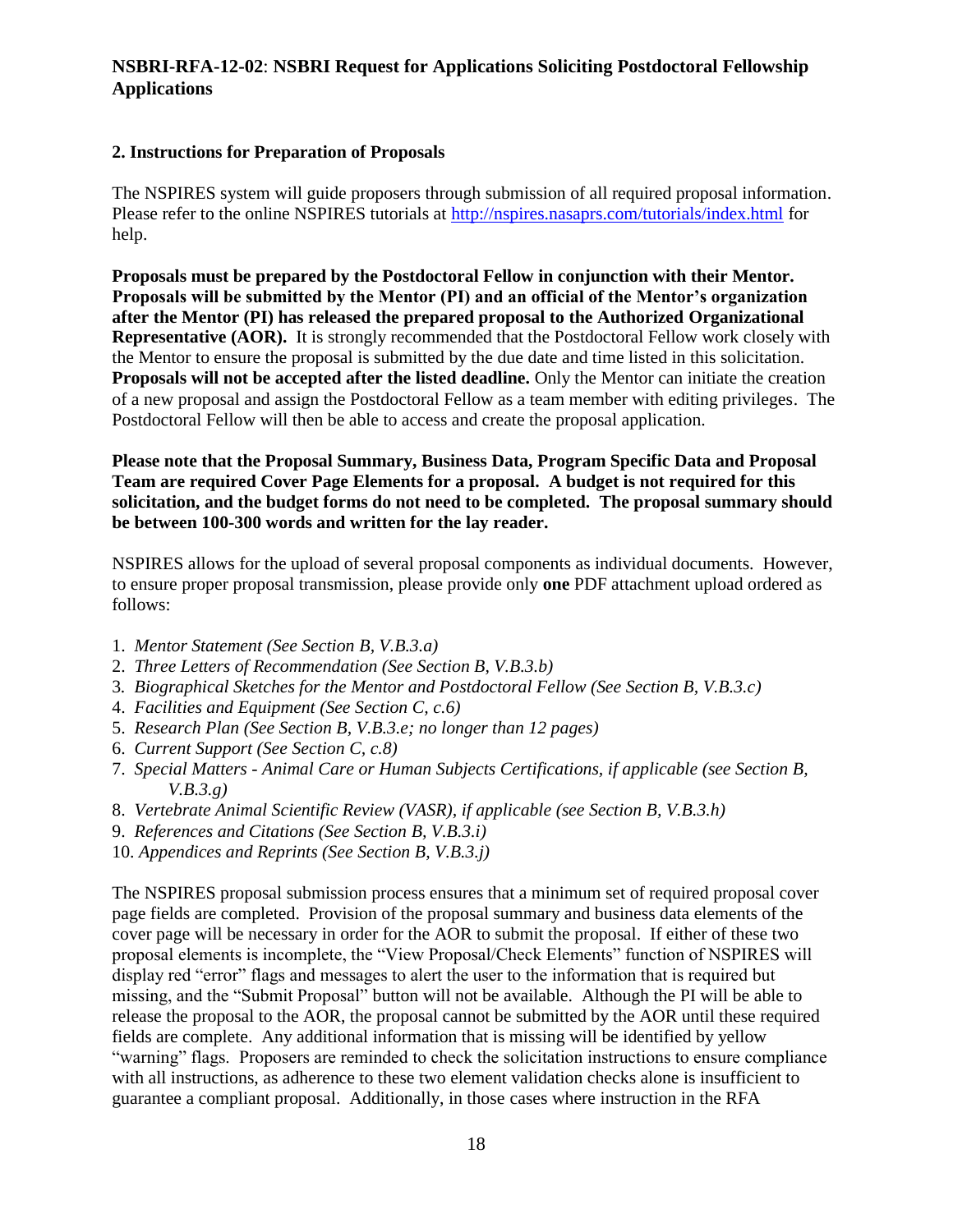contradicts an NSPIRES warning, the NSPIRES yellow "warning" may be ignored. Proposers should follow the RFA instructions closely to help ensure submission of a compliant proposal.

It is essential that all PDF files generated and submitted meet NASA requirements. At a minimum, it is the responsibility of the proposer to:

1. Ensure that all PDF files are unlocked and that edit permission is enabled – this is necessary to allow NSPIRES to concatenate submitted files into a single PDF document; and ensure that all fonts are embedded in the PDF file and that only Type 1 or TrueType fonts are used. In addition, any proposer who creates files using TeX or LaTeX is required to first create a DVI file and then convert the DVI file to Postscript and then to PDF.

The NSPIRES system is limited in the character sets that can be used in filling out online forms. Please refer to the online tutorials when using special characters. Alternatively, spell out special characters where possible (such as micro rather than the Greek symbol). Applicants are encouraged to preview their proposal prior to releasing the proposal to their designated Organization by clicking the "Generate" button at the bottom of the View Proposal Screen in NSPIRES. The "Generate" feature allows applicants to preview their entire proposal in a single PDF file prior to submittal, but it is not a required step in the submission process.

A recently identified NSPIRES "bug" may prevent you from generating a preview copy of your entire proposal prior to submission. If you encounter this issue, this in no way will prevent you from submitting your proposal. This bug is tied to proposal PDF documents generated through the Office 2007/2010 interface. You are encouraged to use a stand-alone PDF converter, such as Adobe Writer, to convert your proposal document to PDF for transmission. See [http://nspires.nasaprs.com/tutorials/PDF\\_Guidelines.pdf](http://nspires.nasaprs.com/tutorials/PDF_Guidelines.pdf) for more information on creating PDF documents that are compliant with NSPIRES.

There is a recommended 10 MB size limit for proposals (Section 2.3(c) of the NASA Guidebook for Proposers). Large file sizes can impact the performance of the NSPIRES system. Most electronically submitted proposals will be less than 2 MB in size.

### **The following elements are required, and supersedes the information provided in the**  *Guidebook for Proposers.*

### **a) Mentor Statement**

The Mentor must provide a "Mentor Statement" indicating that the Postdoctoral Fellow will be fully supported by his/her laboratory if the Fellowship is granted. The statement should indicate that a structured mentoring program will be in place and will address 1) the mentor's ability to cover the cost of all research to be performed by the Postdoctoral Fellow including animals, reagents, and any unique support and/or required expertise beyond that of the mentor's laboratory (i.e. facilities, other scientific or technical expertise); 2) a plan for development of the fellow's career (to include research ethics, human subjects, animal use, grant preparation, effective CV preparation, career interview skills, effective scientific writing and communication skills, networking, and mentoring skills for the future); 3) previous successful experiences in guiding the research efforts and career development of students and postdoctoral fellows; and 4) a discussion of the potential fellow's strengths as a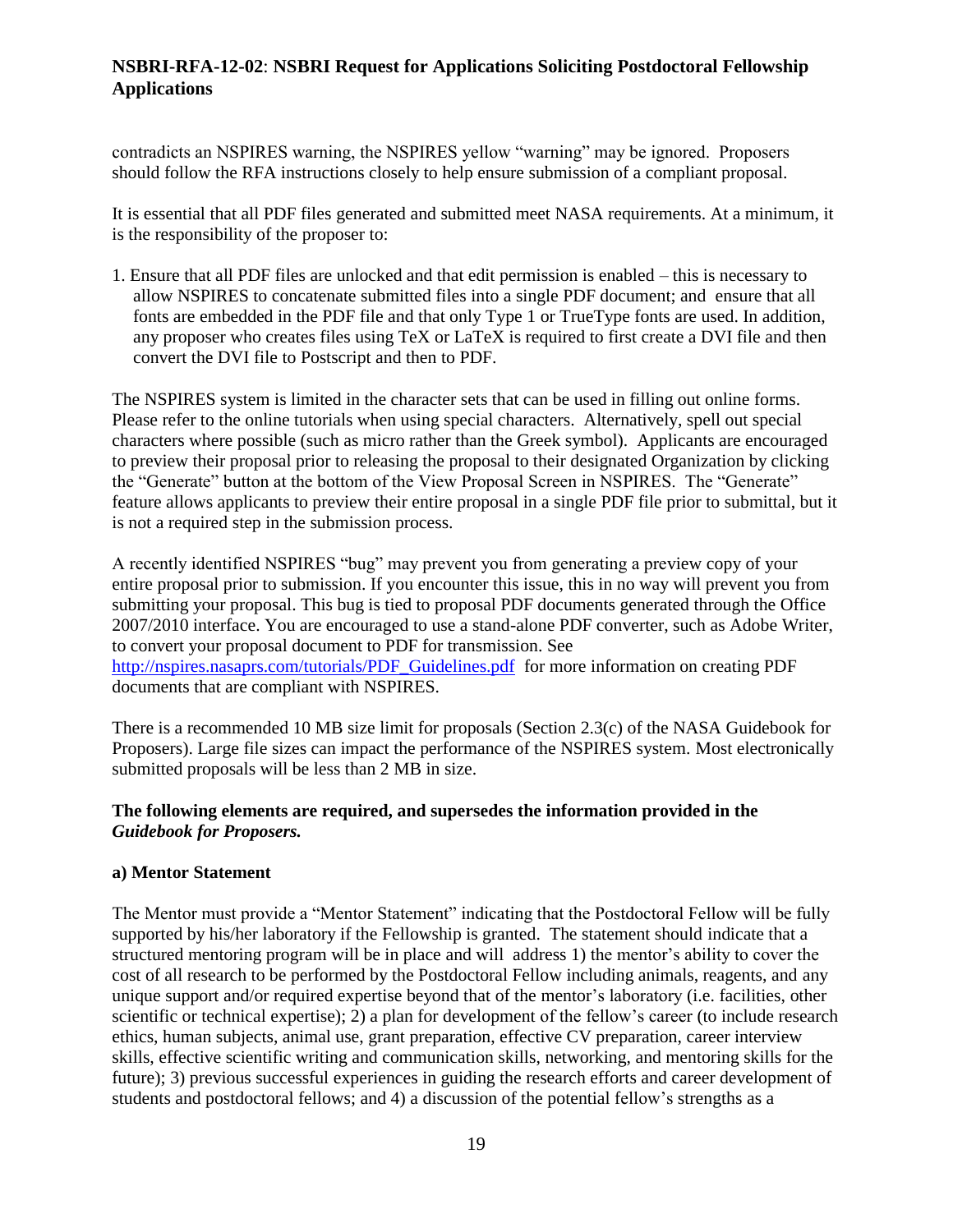researcher and potential for a successful career in space life sciences research. Although not required, the Mentor should consider providing the fellow with educational and outreach opportunities that will target K-12 teachers and non-science audiences in the community. Partnering with established outreach programs is particularly encouraged.

The Mentor Statement should be written considering the scientific and educational goals of NSBRI, especially the goal of the Postdoctoral Fellowship Program to train outstanding independent, productive investigators in space-related biomedical/biotechnological research.

The entire Mentor Statement should not exceed four pages of single-spaced text using 12-point font with 1-inch margins.

#### **b) Letters of Recommendation**

The applicant should obtain three letters of reference from faculty members or professionals with detailed knowledge of the student's abilities. Letters should be on institutional letterhead and must be signed.

**The applicant's proposed Mentor may not provide one of the three letters of reference since an opportunity was presented to address the applicant's strengths in the Mentor Statement.** 

**Applications without the three required letters will be considered incomplete and may be returned without review.**

#### **c) Biographical Sketches and Information**

The fellowship applicant should provide a comprehensive CV in a format of his/her choice; this document will not count toward the application page limitation, and should include the month and year of the award of the professional degree (as detailed in Section B, Part IV.A). The inclusive months and years of any previous postdoctoral experience(s) must be included in the CV and any gaps in professional training must also detailed (again, including the inclusive months and years). If not included elsewhere, please list the previous and current teaching responsibilities and educational outreach activities of the candidate. The candidate's CV should include professional activities during all months after the award of the terminal degree. A Biographical Sketch must be provided for the Mentor, and each should not exceed four pages. NIH-style Biographical Sketch format is acceptable. See Section C, c.5 for more information.

### **d) Facilities and Equipment**

See Section C, c.6 for more information.

### **e) Research Plan**

The length of the Research Plan cannot exceed 12 pages. Please note that the Proposal Summary on the Cover Page is not considered part of the 12-page Research Plan. The Research Plan must be single-spaced, typewritten, English-language text, using an easily read font having no more than  $\sim 10$ characters per inch (typically a 12-point font). In addition, there shall be no more than 5.5 lines per inch of text. Proposers should not use a smaller font or squeeze lines of text in order to gain more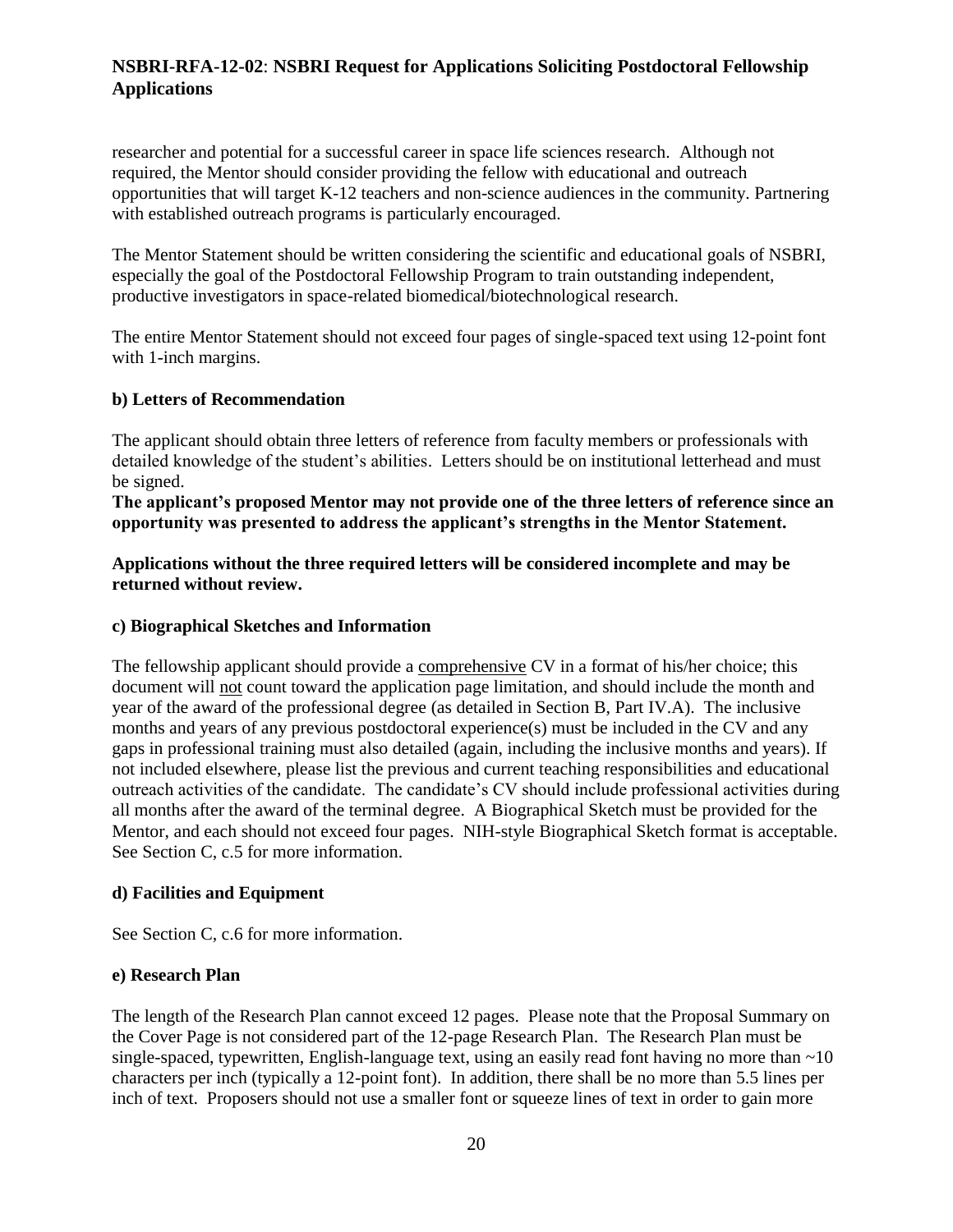text per page as it makes the evaluation process difficult. Pages should have at least 1-inch (2.5 cm) margins on all sides. Fonts must be embedded.

Referenced figures must be included in the 12 pages of the project description; however, figure captions can use a 10-point font. The figures and legends should be of a size that is easily discernible by the reviewer. The proposal should contain sufficient detail to enable reviewers to make informed judgments about the overall scientific merit of the proposed research and about the probability that the Postdoctoral Fellow will be able to accomplish the stated objectives with the resources available and within the timeframe of the NSBRI Fellowship. The proposed research should directly benefit the career path of the potential postdoctoral fellow and allow the potential fellow to develop an independent research path. The hypotheses and specific aims of the proposed research must be clearly stated. **Research Plans that exceed the 12-page limit will be declined without review.**  Literature cited and other proposal sections are not considered part of the 12-page limit. Please note that reviewers are not required to consider information presented as appendices or to view and/or consider web links in their evaluation of the proposal.

**If this is a resubmission of a previously proposed project, the proposal must include a separate section listing specific responses to the critiques of any prior review and explain how each point has been addressed. This section should not exceed a 2-page maximum and will not count against the 12-page Research Plan limit.** 

### **f) Current Support**

See Section C, c.8 for more information.

### **g) Special Matters (Specific information on required animal or human subjects protocol approval, if applicable)**

NSBRI utilizes just-in-time practices for approval of the use of human subjects or animals. For proposals employing human subjects and/or animals, assurance of compliance with human subjects and/or animal care and use provisions is required within 90 days of notice of award. Please select "pending" or "approved" for the IRB/IACUC question on the Proposal Cover Page. If the IRB/IACUC certification is already approved at proposal submission, attach a copy of the certification as part of the proposal upload and select "approved." Otherwise, select "pending."

After award, a statement must be provided to NSBRI from the applicant institution which identifies the selected proposal by name and which certifies that the proposed work will meet all Federal and local requirements for human subjects and/or animal care and use. This includes relevant documentation of Institutional Review Board (IRB) approval and/or approval by the Institutional Animal Care and Use Committee (IACUC).

The NSBRI will require current IRB or IACUC certification prior to each year's award.

Policies for the protection of human subjects in NASA-sponsored research are described in the NASA Policy Directive (NPD) 7100.8E "*[Protection of Human Research Subjects:"](http://nodis3.gsfc.nasa.gov/npg_img/N_PD_7100_008E_/N_PD_7100_008E__main.pdf)*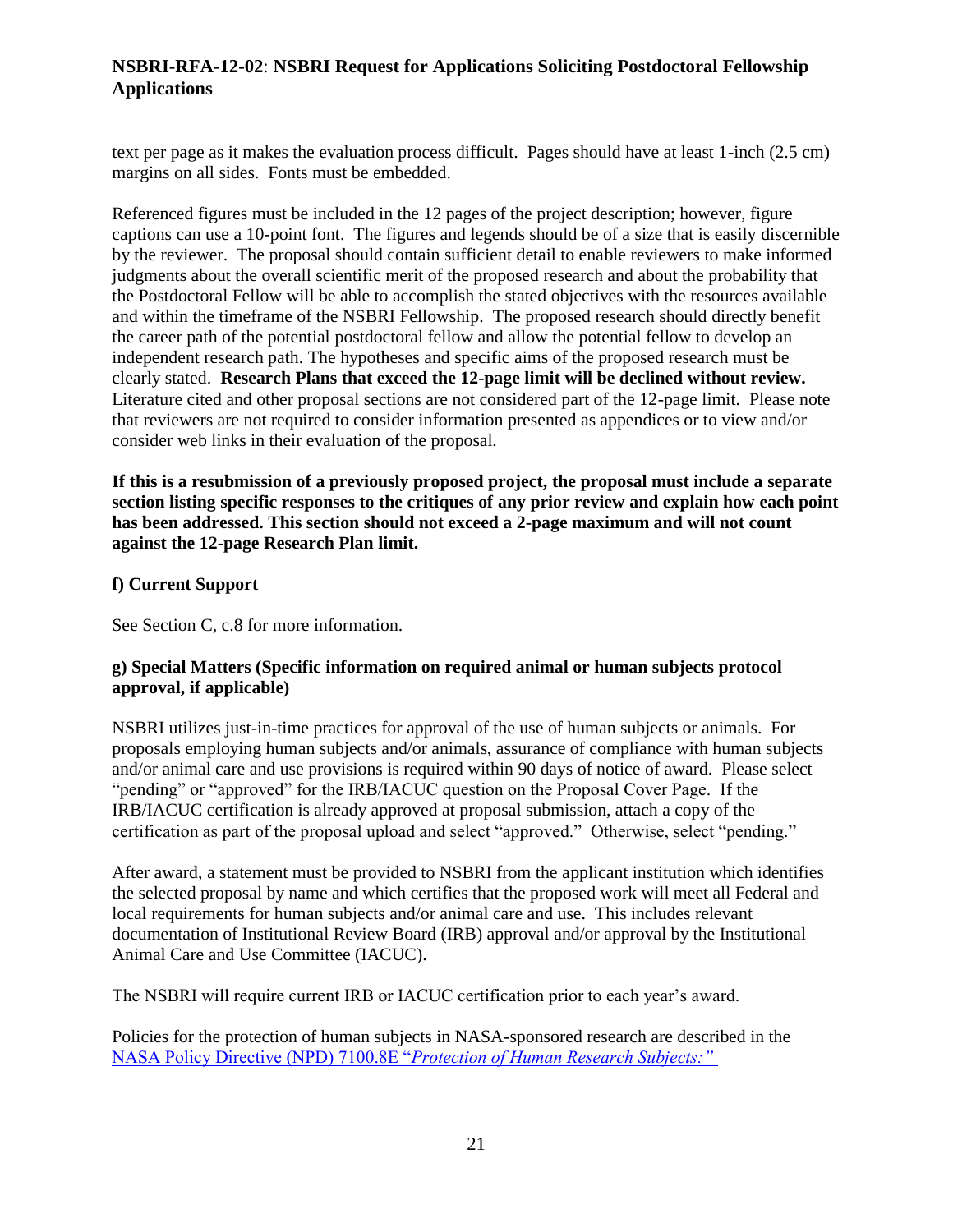Animal use and care requirements are described in the [NASA Code of Federal Regulations \(CFR\)](http://ecfr.gpoaccess.gov/cgi/t/text/text-idx?c=ecfr;sid=282613b7928a4863f83c757c6e76a41e;rgn=div5;view=text;node=14%3A5.0.1.1.21;idno=14;cc=ecfr)  1232 (*[Care and Use of Animals in the Conduct of NASA Activities](http://ecfr.gpoaccess.gov/cgi/t/text/text-idx?c=ecfr;sid=282613b7928a4863f83c757c6e76a41e;rgn=div5;view=text;node=14%3A5.0.1.1.21;idno=14;cc=ecfr)*):

### Additional Requirements for Research Employing Human Subjects and/or Animals

With regard to research involving human subjects, NASA and NSBRI have adopted the National Institutes of Health (NIH) policy. Women and members of minority groups and their subpopulations must be included in NASA-supported biomedical and behavioral research projects involving human subjects, unless a clear and compelling rationale and justification is provided showing that inclusion of these groups is inappropriate with respect to the health of the subjects or the purpose of the research.

### **h) Vertebrate Animal Scientific Review (VASR), if applicable**

Responses to this solicitation proposing experiments that require vertebrate animals must address the five points outlined in Section D. This response should be presented as part of the main proposal upload and is limited to two pages. These two pages are not considered part of the 12-page Research Plan. A sample VASR is provided in Section D.

#### **i) References, Citations and Web Links**

References cited are not considered part of the 12-page Research Plan. Reviewers are not, however, required to consider web links in their evaluation of the proposal.

### **j) Appendices and Reprints**

If included, Reprints and Appendices do not count toward the Research Plan page limit and are to be included following all other sections of the proposal. **However, reviewers are not required to consider information presented in reprints or as appendices.**

#### **C. Submission Dates**

**Solicitation NSBRI-RFA Identifier:** NSBRI-RFA-12-02 **Required:** Electronic application using NASA's NSPIRES System (See Section B, Part V for details) **Proposals Due:** June 8, 2012, 5:00 p.m. ET **Selection Announcement:** Fall 2012 **Funding Begins:** Approximately 30-90 days following notification of selection **Selecting Individual:** Director, National Space Biomedical Research Institute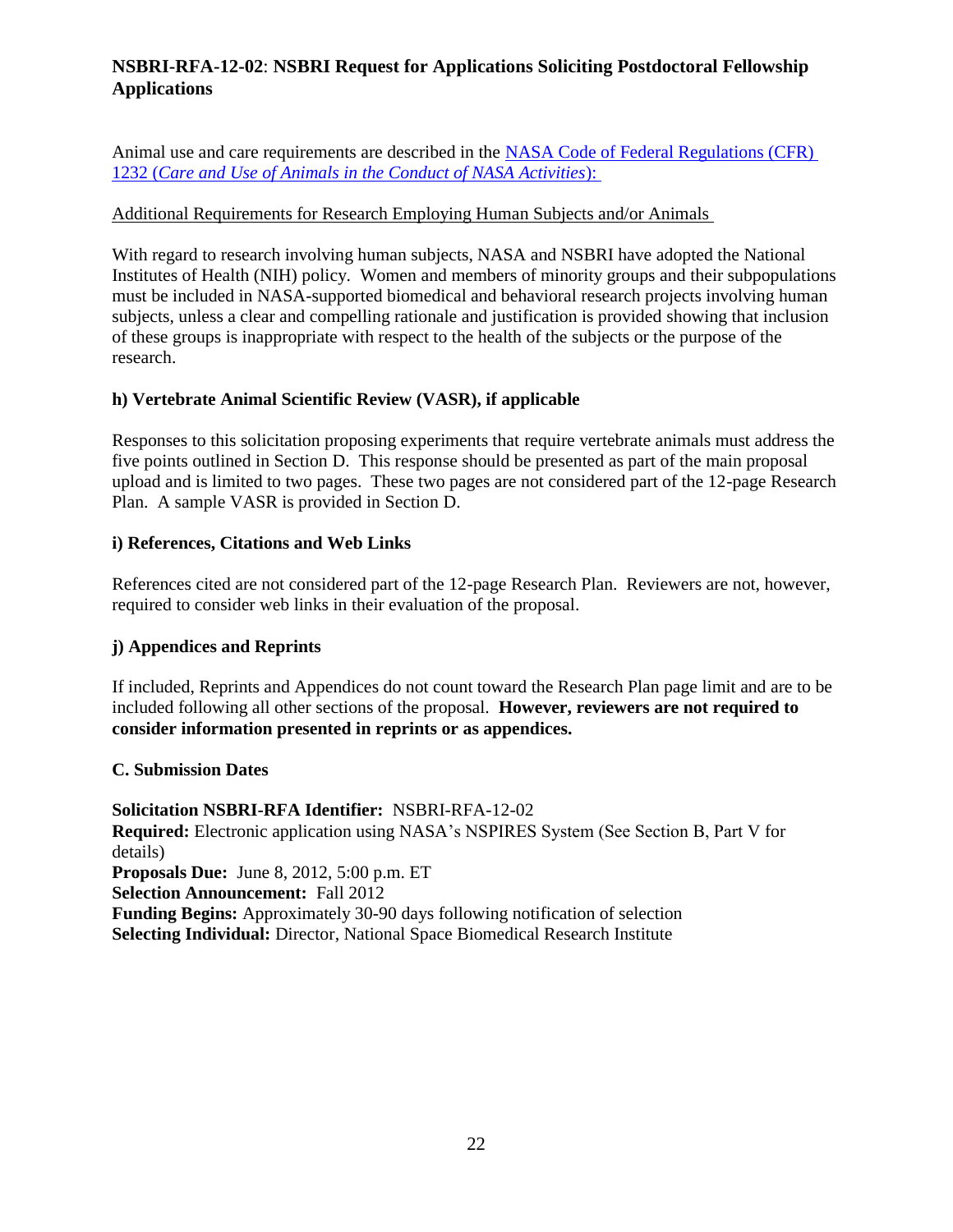# **VI. Review and Selection Process**

Upon receipt, applications will be reviewed for compliance with the requirements of this Request for Applications. This includes the following:

- 1. Submission of complete applications as specified in this RFA. Proposals must be responsive to the research emphases described in this NSBRI-RFA and include a Research Plan that is **not more than 12 pages in length**.
- 2. Submission of all other appropriate forms, letters, and institutional and Mentor electronic signatures as required by this NSBRI-RFA and NSPIRES.

### **Note: Non-compliant applications will be withdrawn from the review process and returned without further review.**

Compliant applications submitted in response to this NSBRI-RFA will undergo an intrinsic scientific or technical merit review by an objective, external peer review panel.

### **Criteria for Evaluation of Applications**

Applications will be evaluated by an independent external panel of scientists on the basis of three criteria: (i) scientific merit and programmatic relevance of the proposal and the probability that the stated research objectives will be accomplished with the resources available (see Section B, Part II); (ii) training environment and mentoring plan; and (iii) research, teaching and educational outreach background and qualifications of the candidate. Final selections for funding of proposals will be made by the NSBRI Director. Applicants are encouraged to review detailed project summaries for current and completed NSBRI research projects at [http://www.nsbri.org.](http://www.nsbri.org/) The technical summaries appear in the "Science and Technology Research Areas" section.

### **Development of a Selection Recommendation**

A selection recommendation will be developed based on the criteria as described above. **Deficiencies in any of these three criteria factors may prevent selection of an application.** The development of selection recommendations is the responsibility of the peer review panel. Final selections for funding of proposals will be made by the NSBRI Director. Only grants will be awarded as a result of this NSBRI-RFA.

### **Third-Year Renewal Review**

Requests for a competitive third year of funding will be evaluated by the NSBRI Executive Science and Medicine Council (ESMC) on the basis of the following four criteria:

- 1) A written request submitted jointly by the Postdoctoral Fellow and Mentor, not earlier than eight months nor later than five months prior to the completion of year two of the award period, clearly stating the need for, and the value to be added by, a third year of funding to both the research and the Fellow;
- 2) A statement of work outlining the experimental design, methodologies to be utilized, and anticipated results to be obtained during the third year of the Fellowship;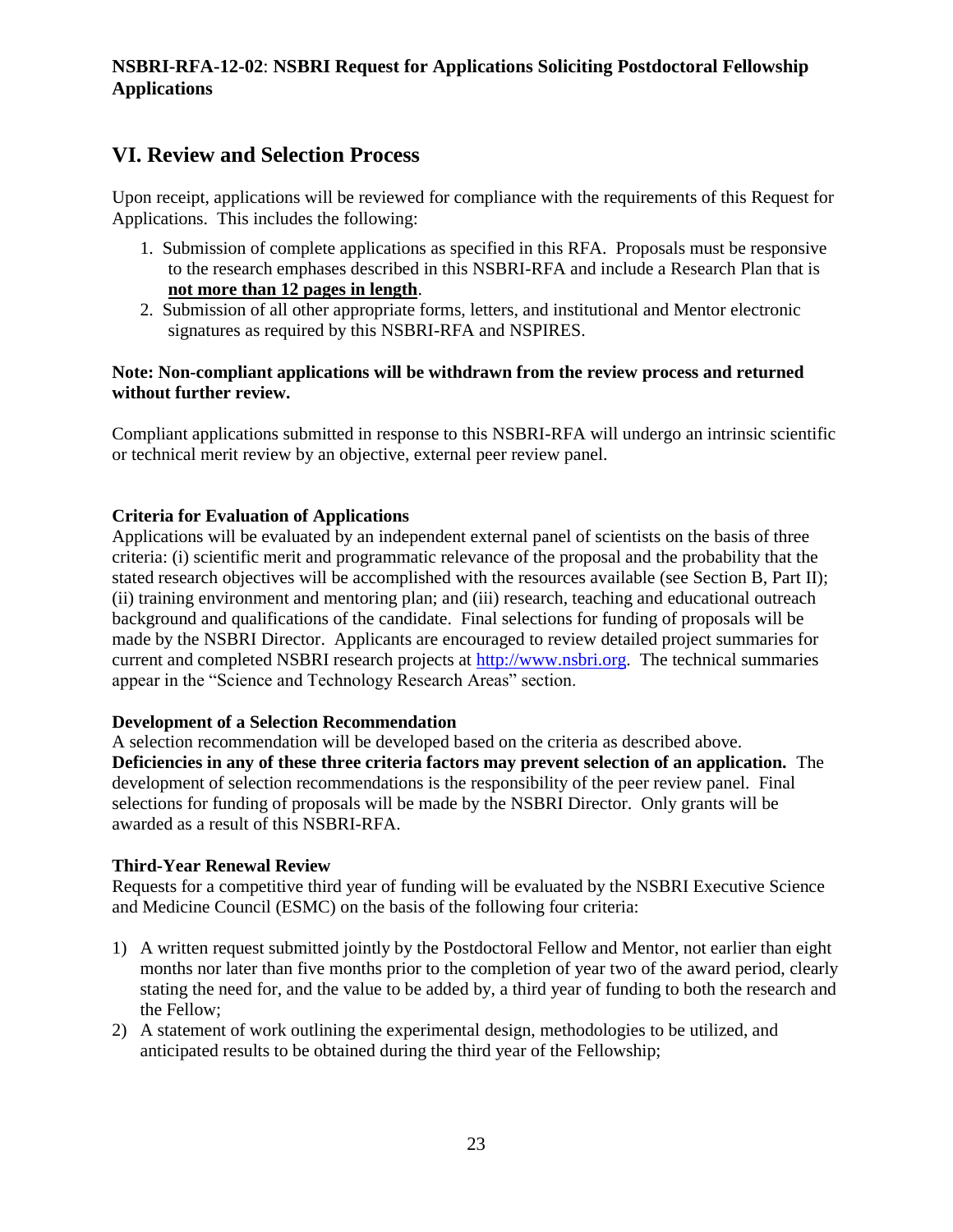- 3) A detailed curriculum vitae for the Fellow outlining the research and outreach accomplishments arising from the NSBRI Fellowship funding; and
- 4) Copies of abstracts of presentations at scientific meetings, workshops, and symposia, as well as copies of manuscripts published, in press, in review, or in non-submitted manuscript form describing research accomplished by the Fellow during the Fellowship. Other deliverables or products may be considered as evidence of productivity during the Fellowship period, as appropriate, in lieu of, or in addition to, abstracts and papers.

Note that this package of information must be accompanied by a cover page that includes the original signature of the Authorized Organizational Representative from the institution at which the Fellowship is being conducted.

Recommendations to award or reject requests for a competitive third year of funding will be developed by the ESMC; final selections for third-year awards will be made by the NSBRI Director.

# **VII. Travel and Reporting Requirements**

### **Travel Requirements**

Each year, Postdoctoral Fellows selected in response to the NSBRI-RFA will be expected to attend the following meetings: a mandatory meeting of Postdoctoral Fellows at the annual NSBRI/NASA Human Research Program Investigators' Workshop in the Houston area, the appropriate NSBRI research team meeting, and a scientific meeting of the Fellow's choice. During the first summer of the Fellowship, the Postdoctoral Fellow will also be required to attend a 4-5 day NSBRI Summer Bioastronautics Institute at NSBRI Headquarters in Houston, Texas organized by the NSBRI Science and Education Coordinator and the NSBRI Education Team. Funding, as available, will be provided to cover the costs associated with these meetings.

### **Peer-Reviewed Publications, Poster Presentations and Abstracts**

It is expected that results from funded research will be published in peer-reviewed journals as the work is completed. **Published papers, as well as posters and abstracts, must acknowledge NSBRI support** by the inclusion of the statement, "This work is supported by the National Space Biomedical Research Institute through NCC 9-58."

### **Annual Report**

NSBRI uses Annual Reports to assess progress relative to stated research objectives and hypotheses as declared in the original grant proposal by the Postdoctoral Fellow. An Annual Report is due to NSBRI no later than 30 days before the end of the first year of funding to communicate the status of the completed research and to identify peer-reviewed publications to date. A format outlining the report requirements will be provided. **Submission of the first year annual report is required before the funding for the second year will be issued. Likewise, the second year annual report is required before funding for a competitive third year will be issued.**

### **Final Report**

A Final Report is required that addresses the entire scope of the project and links the research to IRP risks. The report also includes peer-reviewed publications and intellectual property disclosures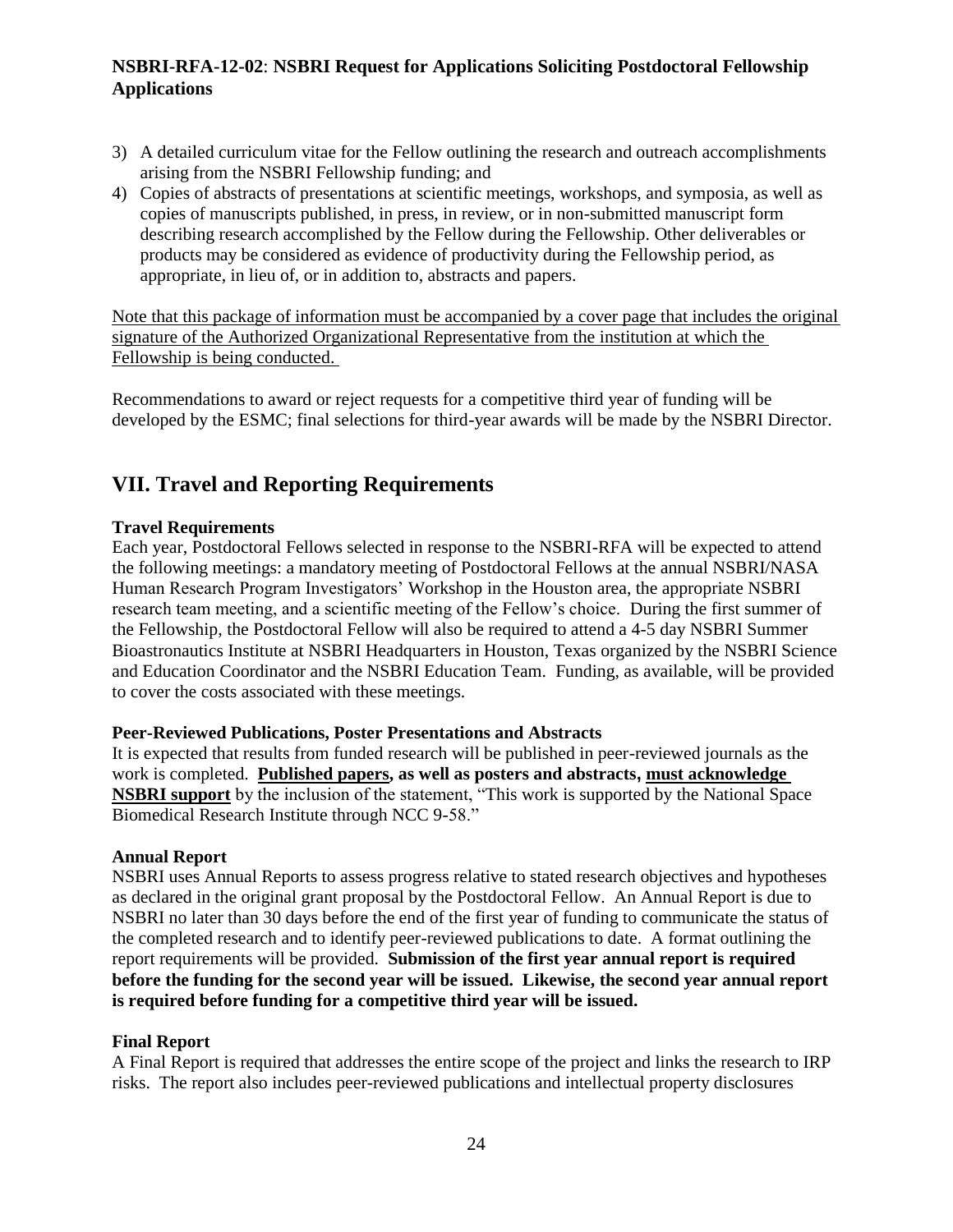resulting from the NSBRI-supported work. This report must be submitted to NSBRI within 60 days after the end of the Fellowship.

#### **Career Tracking**

To assess the impact of Postdoctoral Fellowships on the career advancement of young scientists and to provide an active network of investigators in space biomedical research, NSBRI will request brief, periodic updates on the career status and accomplishments of NSBRI Postdoctoral Fellows throughout their careers. Requests for updates will be facilitated mainly by the NSBRI Science and Education Manager and will include, but not be limited to, interviews or requested current CVs from participants.

#### **Formative Assessment**

NSBRI will be actively engaged in the ongoing assessment of the Postdoctoral Fellowship Program to assure that the program has been implemented as planned and to make program enhancements. Formative assessments during the funding period will include, but are not limited to, institutional site visits to assess research facilities and accomplishments, and to interview the Postdoctoral Fellows and Mentors. This formative assessment will be facilitated mainly by the NSBRI Science and Education Manager. It is expected that both the Fellow and the mentor cooperate with these assessments.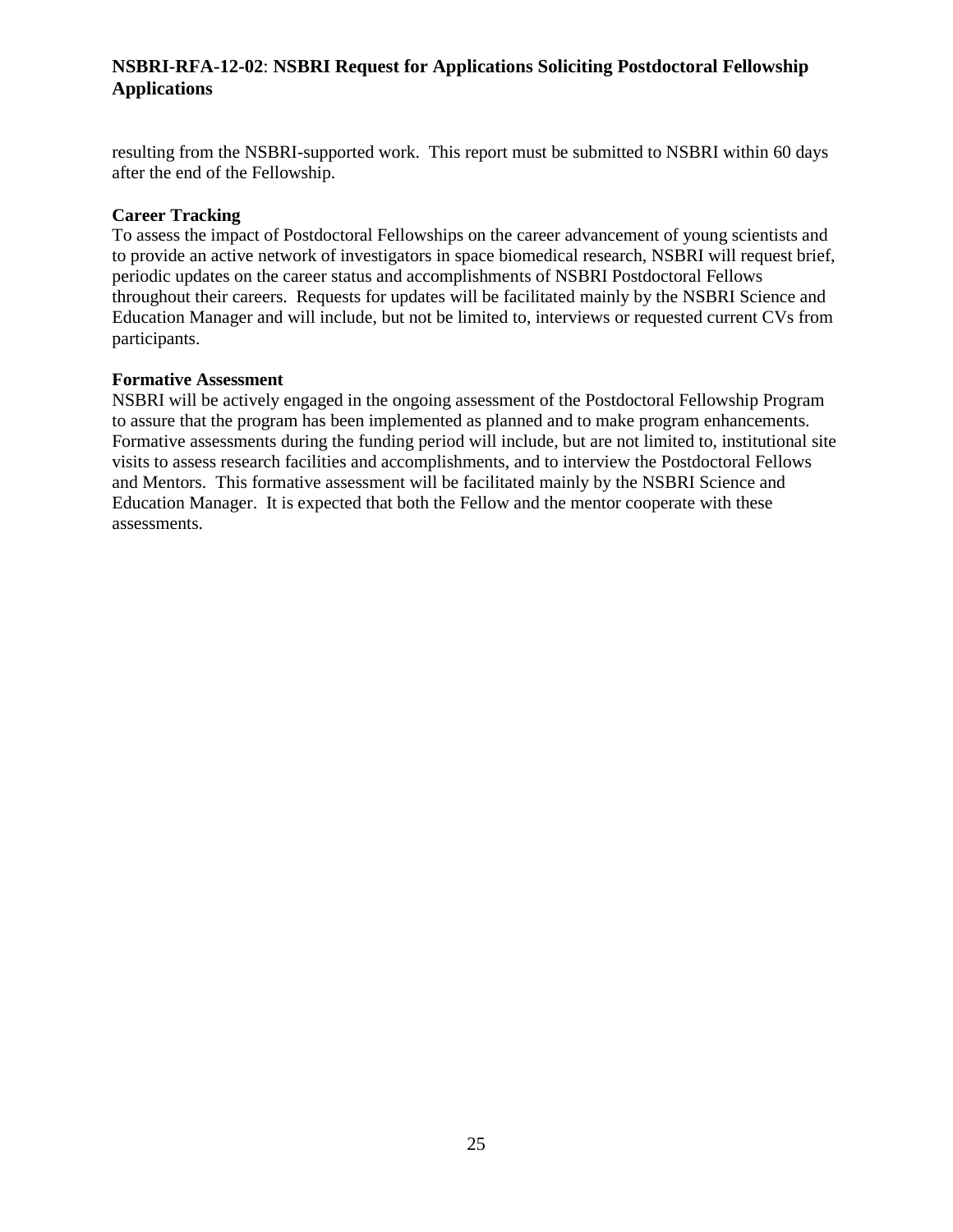# **SECTION C**

# **INSTRUCTIONS FOR RESPONDING TO NSBRI REQUESTS FOR APPLICATIONS**

#### **(a) General.**

- (1) Proposals received in response to an NSBRI Request for Applications (NSBRI-RFA) will be used only for evaluation purposes. The NSBRI does not allow a proposal, the contents of which are not available without restriction from another source, or any unique ideas submitted in response to an NSBRI-RFA, to be used as the basis of a solicitation or in negotiation with other organizations, nor is a pre-award synopsis published for individual proposals.
- (2) A solicited proposal that results in an NSBRI award becomes part of the record of that transaction and may be available to the public on specific request; however, information or material that the NSBRI and the awardee mutually agree to be of a privileged nature will be held in confidence to the extent permitted by law, including the Freedom of Information Act.
- (3) NSBRI-RFAs contain programmatic information and certain requirements which apply only to proposals prepared in response to that particular announcement. These instructions contain the general proposal preparation information which applies to responses to all NSBRI-RFAs.
- (4) A cooperative sub agreement will be used to accomplish an effort funded in response to an NSBRI-RFA. The NSBRI will coordinate the implementation of the award instrument. Contracts resulting from NSBRI-RFAs are subject to the Federal Acquisition Regulation (FAR) and the NASA FAR Supplement. Any resultant grants or cooperative agreements will be awarded and administered in accordance with the NASA Grant and Cooperative Agreement Handbook (NPG 5800.1).
- (5) The NSBRI has a mandatory format for responses to NSBRI-RFAs. All applications must be submitted utilizing the NSPIRES System. For further information, please see Section B, Part V.B.
- (6) To be considered for award, a submission must, at a minimum, present a specific project within the areas delineated by the NSBRI-RFA; contain sufficient technical information to permit a meaningful evaluation; be signed by an official authorized to legally bind the submitting organization; not merely offer to perform standard services or to just provide computer facilities or services; and not significantly duplicate a more specific current or pending NASA or NSBRI solicitation.
- **(b) NSBRI-RFA-Specific Items.** Several proposal submission items appear in the NSBRI-RFA itself: the unique NSBRI-RFA identifier; dates for proposal deadlines; instructions for submission of proposals; electronic submission format; and sources for more information. Items included in these instructions may be supplemented by the NSBRI-RFA.
- **(c)** The following information is needed to permit consideration in an objective manner. NSBRI-RFAs will generally specify topics for which additional information or greater detail is desirable.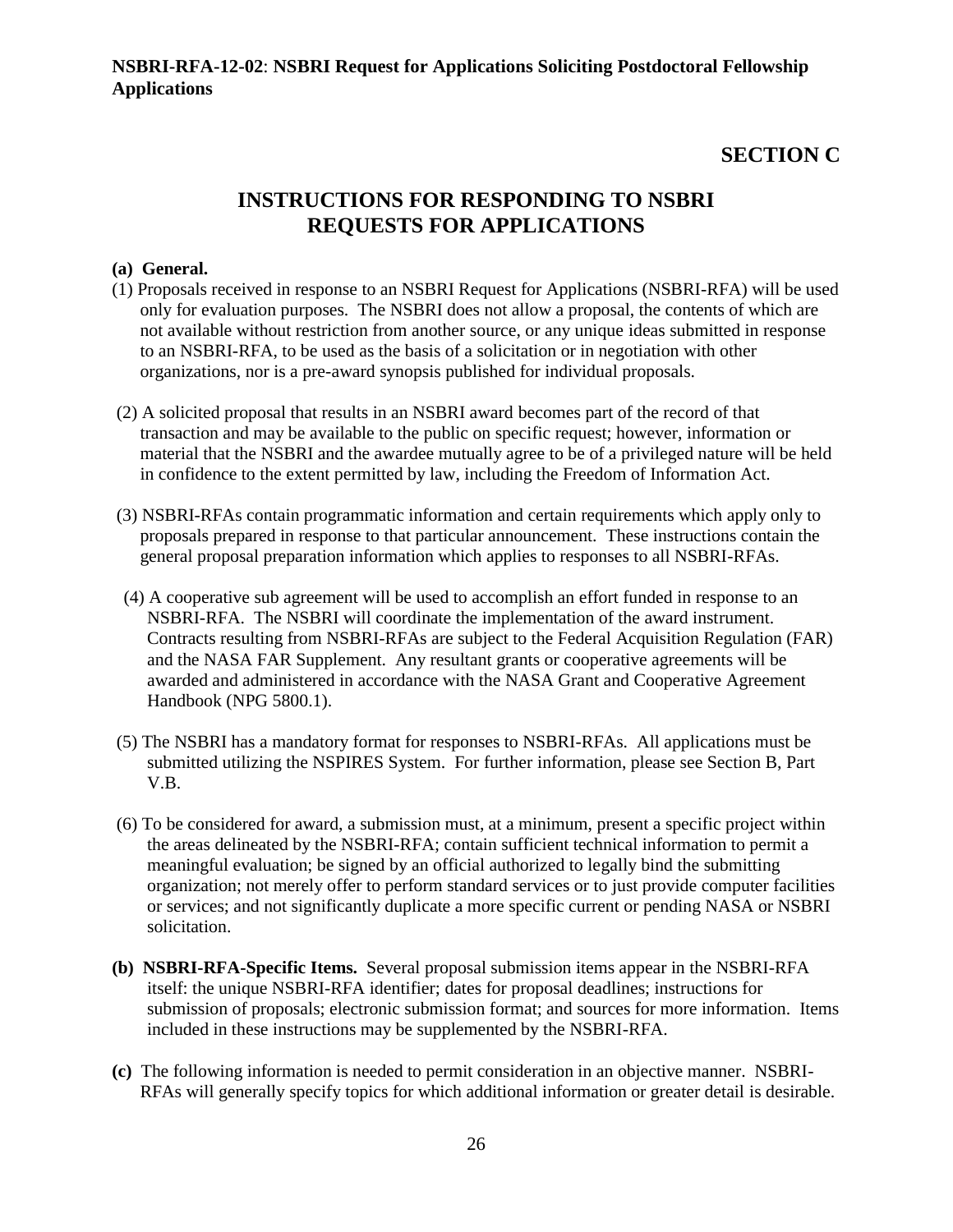#### **(1) Proposal Cover Page**

 (i) The legal name of the organization and specific division or campus identification if part of a larger organization;

 (ii) A brief, scientifically valid project title intelligible to a scientifically literate reader and suitable for use in the public press;

 (iii) Type of organization: e.g., profit, nonprofit, small business, woman-owned, socially and economically disadvantaged, etc.;

 (iv) Name and telephone number of the Mentor (PI) and business personnel who may be contacted during evaluation or negotiation;

 (v) Identification of the NSBRI-RFA, by number and title, to which the proposer is responding;

(vi) Desired starting date, and duration of project;

(vii) Date of submission;

 (viii) Signature of a responsible official or authorized representative of the organization, or any other person authorized to legally bind the organization (unless the signature appears on the proposal itself); and

(ix) Signature of a Mentor for Postdoctoral Fellowship Program applications.

**(2) Restriction on Use and Disclosure of Proposal Information.** Information contained in proposals is used for evaluation purposes only. Offerors or quoters should, in order to maximize protection of trade secrets or other information that is confidential or privileged, place the following notice at the beginning of the Research Plan (which is in addition to the specified page limits) and specify the information subject to the notice by inserting an appropriate identification in the notice. In any event, information contained in proposals will be protected to the extent permitted by law, but the NSBRI assumes no liability for use and disclosure of information not made subject to the notice.

#### **Notice**

#### **Restriction on Use and Disclosure of Proposal Information**

The information (data) contained in [insert page numbers or other identification] of this proposal constitutes a trade secret and/or information that is commercial or financial and confidential or privileged ("Information"). It is furnished to the NSBRI in confidence with the understanding that it will not, without permission of the Offeror, be used or disclosed other than for evaluation purposes; provided, however, that in the event a contract (or other agreement) is awarded on the basis of this proposal the Government shall have the right to use and disclose this Information to the extent provided in the contract (or other agreement). This restriction does not limit the Government's right to use or disclose this Information if obtained from another source without restriction. The obligations in this Section shall not apply with respect to any Information which:

(a) is disclosed in a printed publication available to the public, is described in a patent anywhere in the world, is otherwise in the public domain at the time of disclosure, or becomes publicly known through no wrongful act on the part of NSBRI;

(b) is known to NSBRI or becomes known to NSBRI through disclosure by sources other than the Offeror having the right to disclose such Information;

(c) is disclosed pursuant to the requirement of a governmental agency or any law requiring disclosure thereof;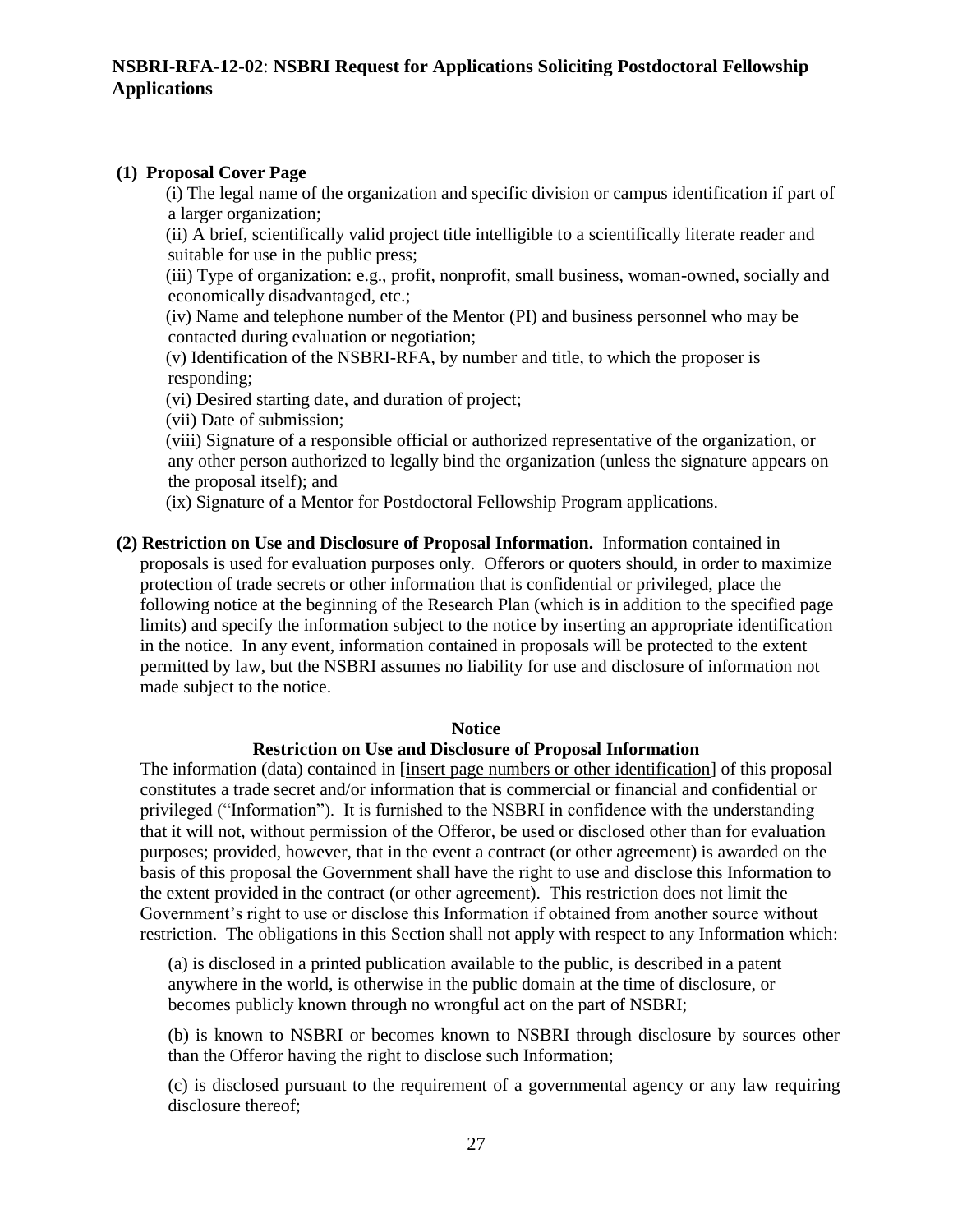(d) is generally disclosed to third parties by the Offeror without similar restriction on such third parties; or

- (e) is approved for release by written authorization of the Offeror.
- **(3) Proposal Summary.** Include a concise 100-300 word abstract describing the objective and the method of approach and written for the lay reader.
- **(4) Project Description (Research Plan).** The main body of the proposal shall be a detailed statement of the work to be undertaken and should include objectives and expected significance; relation to the present state of knowledge; and relation to previous work done on the project and to related work in progress elsewhere. The project description (Research Plan) cannot exceed 12, 8½- by 11-inch pages using a standard 12-point font and 1-inch margins. The statement should outline the plan of work, including the broad design of experiments to be undertaken and a description of experimental methods and procedures. The project description should address the evaluation factors in these instructions and any specific factors in the NSBRI-RFA. Any substantial collaboration with individuals other than the Mentor, or use of consultants, should be described. Subcontracting significant portions of a research project is discouraged.
- **(5) Personnel.** The Mentor is responsible for supervision of the work. Short biographical sketches for both the Postdoctoral Fellow and the Mentor, a list of principal publications and any exceptional qualifications should be included. Omit social security number and other personal items which do not merit consideration in evaluation of the proposal.
- **(6) Facilities and Equipment.** Describe available facilities and major items of equipment relevant to the proposed project, and any additional major equipment that will be required. Identify any Government-owned facilities, industrial plant equipment, or special tools that are proposed for use. Include evidence of its availability and the cognizant Government points of contact.
- **(7) Security.** Proposals should not contain security-classified material. If the research requires access to, or may generate, security-classified information, the submitter will be required to comply with Government security regulations.
- **(8) Current Support.** For other current projects being conducted by the Postdoctoral Fellow and Mentor, provide title of project, sponsoring agency, percent effort, and project starting and ending dates. Please include a brief description of any potential overlap with the work described in this NSBRI Postdoctoral Fellowship Program application.
- **(9) Special Matters.** Include any required statements of environmental impact of the research, human subject or animal care provisions, conflict of interest, or on such other topics as may be required by the nature of the effort and current statutes, executive orders, or other current Government-wide guidelines.
- **(10) Length.** Unless otherwise specified in the NSBRI-RFA, effort should be made to keep proposals as brief as possible, concentrating on substantive material. Proposals may not exceed 12 pages. Necessary detailed information, such as reprints, should be included as attachments.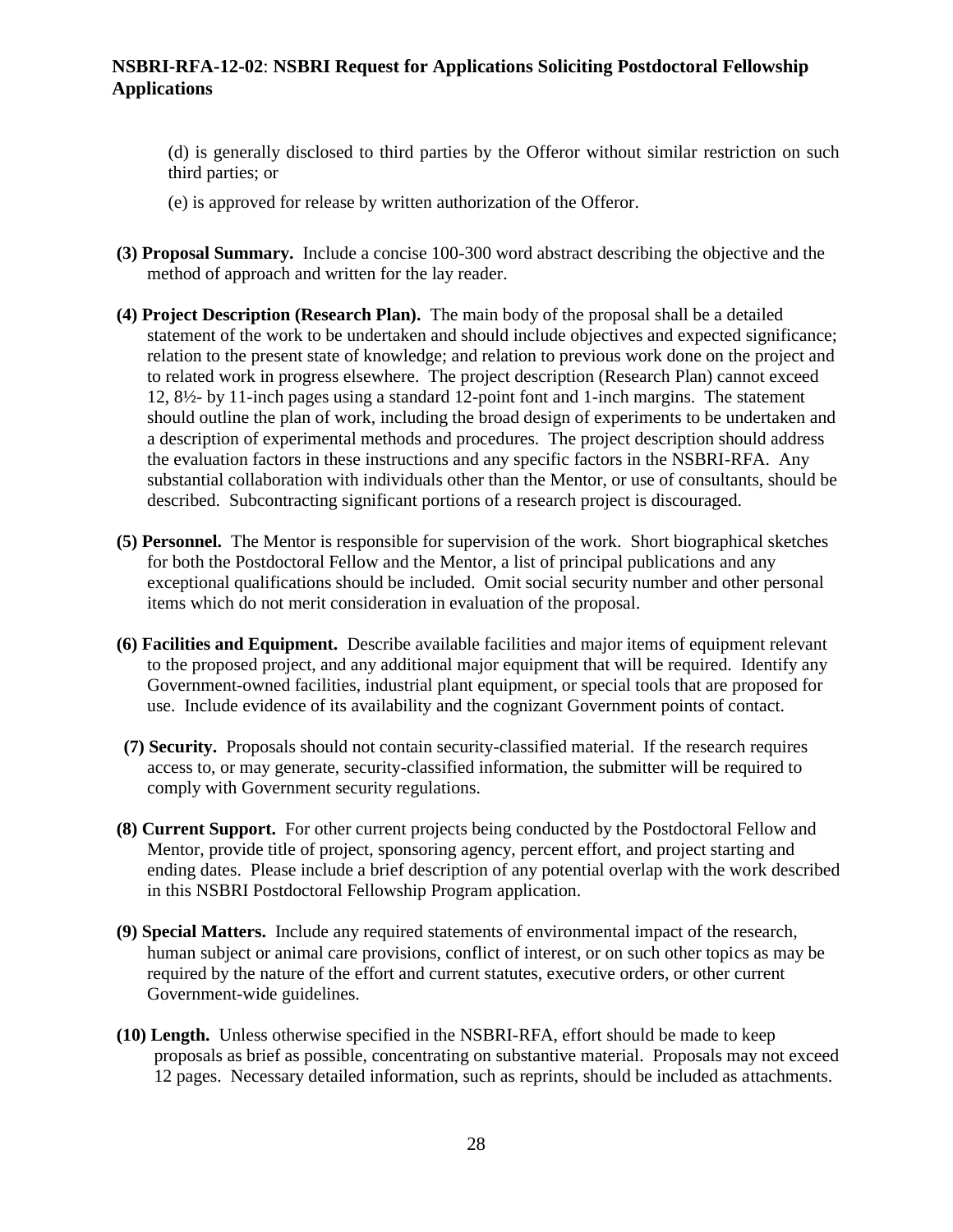**(11) Withdrawal.** Applications may be withdrawn at any time before award. Applicants are requested to notify the NSBRI if the proposal is funded by another organization or of other changed circumstances which dictate termination of evaluation.

#### **(12) Selection for Award.**

(12.1) When an application is not selected for award, the applicant will be notified. The NSBRI will explain generally why the application was not selected. Applicants desiring additional information may contact the selecting official who will arrange a debriefing.

(12.2) When an application is selected for award, negotiation and award will be handled by the NSBRI in the funding installation. The application is used as the basis for negotiation. The contracting officer may request certain business data and may forward a model award instrument and other information pertinent to negotiation.

**(13) Cancellation of NSBRI-RFA.** The NSBRI reserves the right to make no awards under this NSBRI-RFA and to cancel this NSBRI-RFA. The NSBRI assumes no liability for canceling the NSBRI-RFA or for anyone's failure to receive actual notice of cancellation.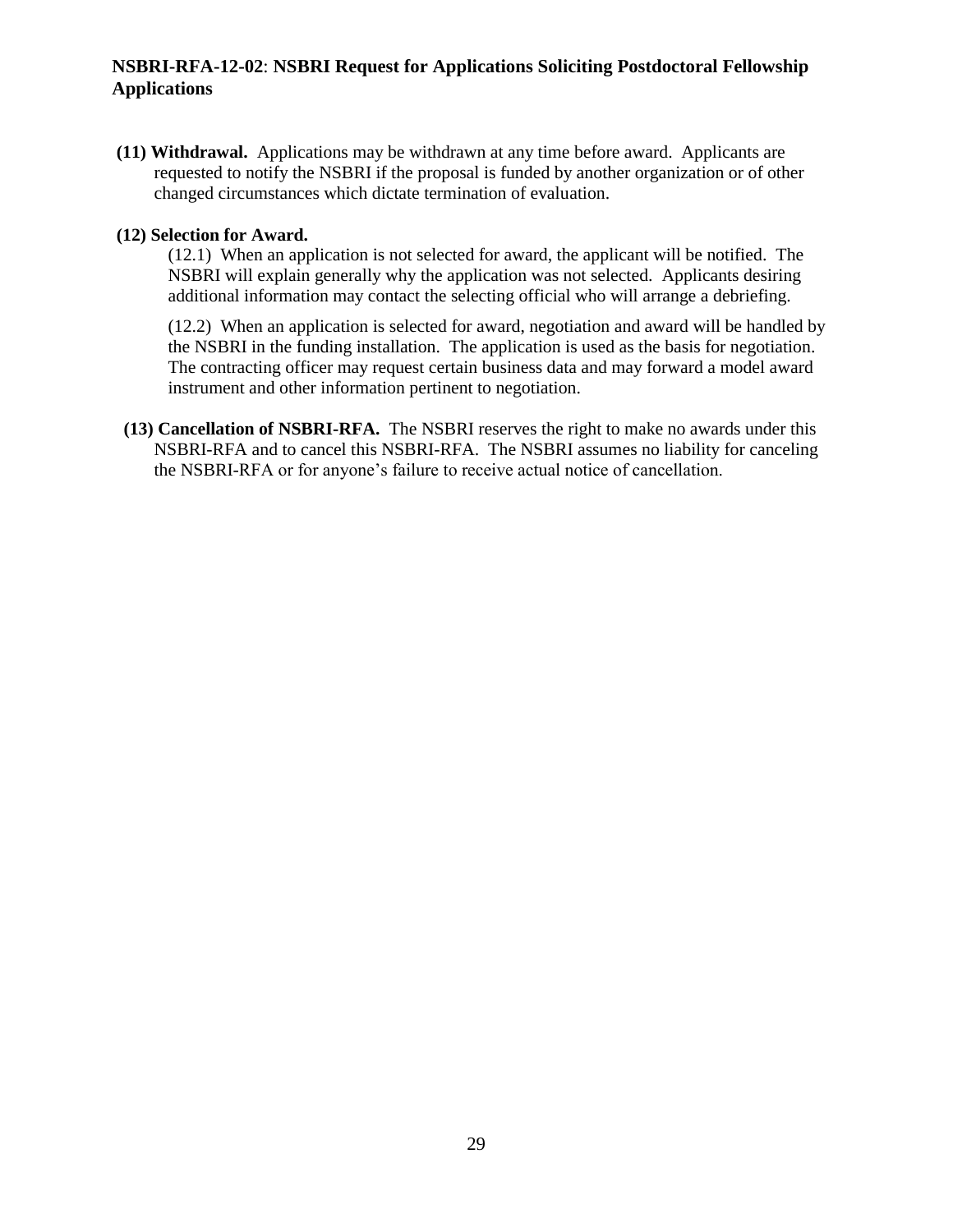## **SECTION D**

### **Vertebrate Animal Scientific Review (VASR)**

### **A. Vertebrate Animal Scientific Review (VASR)**

If vertebrate animals are to be used, the following five points must be addressed completely by applicants in the VASR worksheet of their proposal:

- 1. Detailed description of the proposed use of animals, including species, strains, ages, sex and number to be used
- 2. Justification of the use of animals, choice of species and numbers to be used (it is strongly suggested that power calculations be included to justify numbers of animals), and proposer's assessment of potential benefits and knowledge to be gained.
- 3. Information on the veterinary care of the animals
- 4. Description of procedures for ensuring discomfort, distress, pain and injury are minimized
- 5. Method of euthanasia and the reasons for its selection

Each of the five points must be addressed, for all performance sites, in the VASR worksheet. The VASR worksheet will be reviewed by the scientific merit review panel and the proposal coded as either "No Vertebrate Animals", "No Concerns/Acceptable", or "Concerns/Unacceptable". If coded as "Concerns/Unacceptable", NSBRI staff will work with the applicant to resolve concerns prior to award. Coding of the proposal as "No Concerns/Acceptable" or "No Vertebrate Animals" is required prior to award.

In order to be coded as "No Vertebrate Animals," the vertebrate tissue used in the study must be obtained from other sources (e.g., tissue repository, animals euthanized for an unrelated purpose). The source of the tissue should be included in the VASR to validate the coding as "No Vertebrate Animals" used. If vertebrate tissues are obtained through euthanasia for tissue harvest, the proposed research is coded as "Use of Live Vertebrate Animals." The generation of custom antibodies is coded as "Use of Live Vertebrate Animals."

A "performance site(s)" is defined as the institutions where procedures with animals will be performed. If the applicant institution is not the site where animal work will be performed, the performance site must be identified. If there is more than one performance site, the description of animal care and use at each site must be included and must address the five points.

Applicants should be aware that NSBRI may release information contained in specific funded proposals pursuant to Freedom of Information Act requests.

### **B. Detailed Instructions for Preparation of the VASR**

These instructions are to assist applicants in preparing their VASR information.

### **Preparation of the VASR Worksheet:**

Typically, all of the required elements for the VASR can be addressed within 1-2 pages.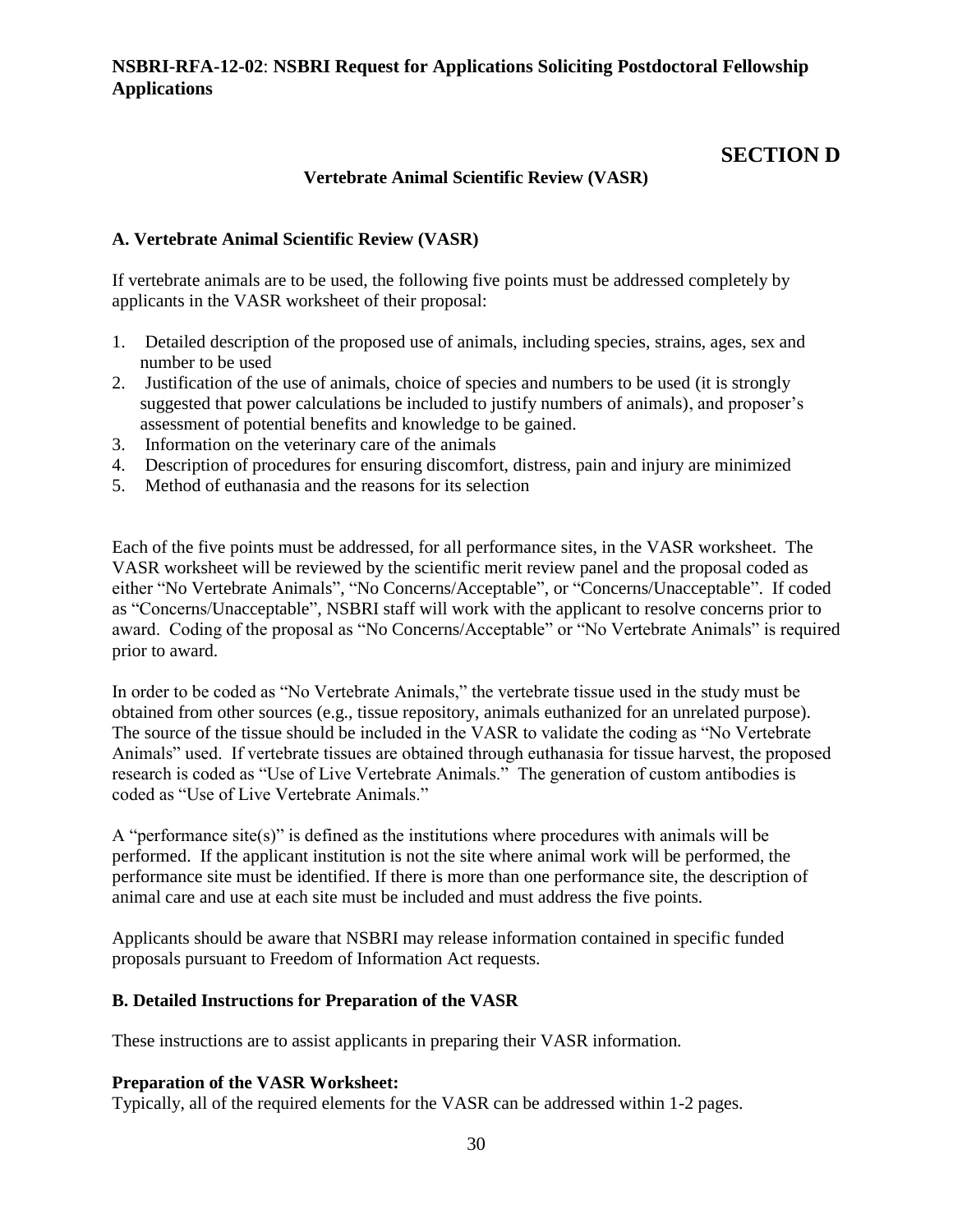#### **Point 1 - Description of animals and how they will be used**

A concise, complete description of the proposed procedures must be included in the VASR. While additional details may be included in the Research Strategy, a coherent, albeit brief, description of the proposed use of the animals must be provided within the VASR. The description must include sufficient detail to allow evaluation of the procedures. Examples of the types of procedures that should be described include blood collection, surgical procedures, administration of substances, tumor induction and post-irradiation procedures. In describing the animals, investigators must provide the following information for each species and/or strain to be used:

- Species
- Strain
- Ages
- Sex
- Number of animals to be used (power calculations are suggested)

#### **Point 2 - Justifications for use of animals**

Investigators must justify the use of animals in the proposed research. The justification must indicate why alternatives to animals (e.g., computer models, cell culture) cannot be used and should indicate the potential benefits and knowledge to be gained. In addressing this point, researchers are encouraged to consider means to replace, reduce and refine the use of animals. Rationale for the choice of species must be provided. The rationale should indicate the advantages of the species chosen and why alternative species are not appropriate. If less highly evolved or simpler animal models are available, justification must be provided for using more advanced species. For example, the use of non-human primates (NHP), dogs or cats should be thoroughly justified. If NHP species are to be used, a comparison to other NHP species may be appropriate. If animals are in short supply, costly, or to be used in large numbers, provide an additional rationale for their selection and power calculations for the number of animals used.

Estimates for the number of animals to be used should be as accurate as possible. Justification for the number of animals to be used should include considerations of animal availability, experimental success rate, inclusion of control groups and requirements for statistical significance; cite power calculations where appropriate.

#### **Point 3 - Veterinary care**

Descriptions of veterinary care should indicate the availability of veterinarians or veterinary technicians. For example, the VASR might indicate the number of veterinarians and veterinary technicians associated with the applicant institution, and their proximity to the performance site(s). The frequency with which veterinary staff observe or monitor animals should be stated. If survival surgeries are proposed, veterinary involvement or post-surgical monitoring should be described. For example, if animal use involves invasive approaches that might result in discomfort, distress or pain, the investigator should indicate if or when veterinary care is necessary. The indicators for veterinary intervention to alleviate discomfort, distress or pain should be described. The ways in which veterinary staff may intervene should be described.

#### **Point 4 - Provisions to minimize discomfort, distress, pain and injury**

Procedures or circumstances that may result in more than momentary discomfort, distress, pain or injury should be identified. Methods to alleviate discomfort, distress or pain should be described. If pharmacological agents are used, the agent(s) should be specified by name or class. Any additional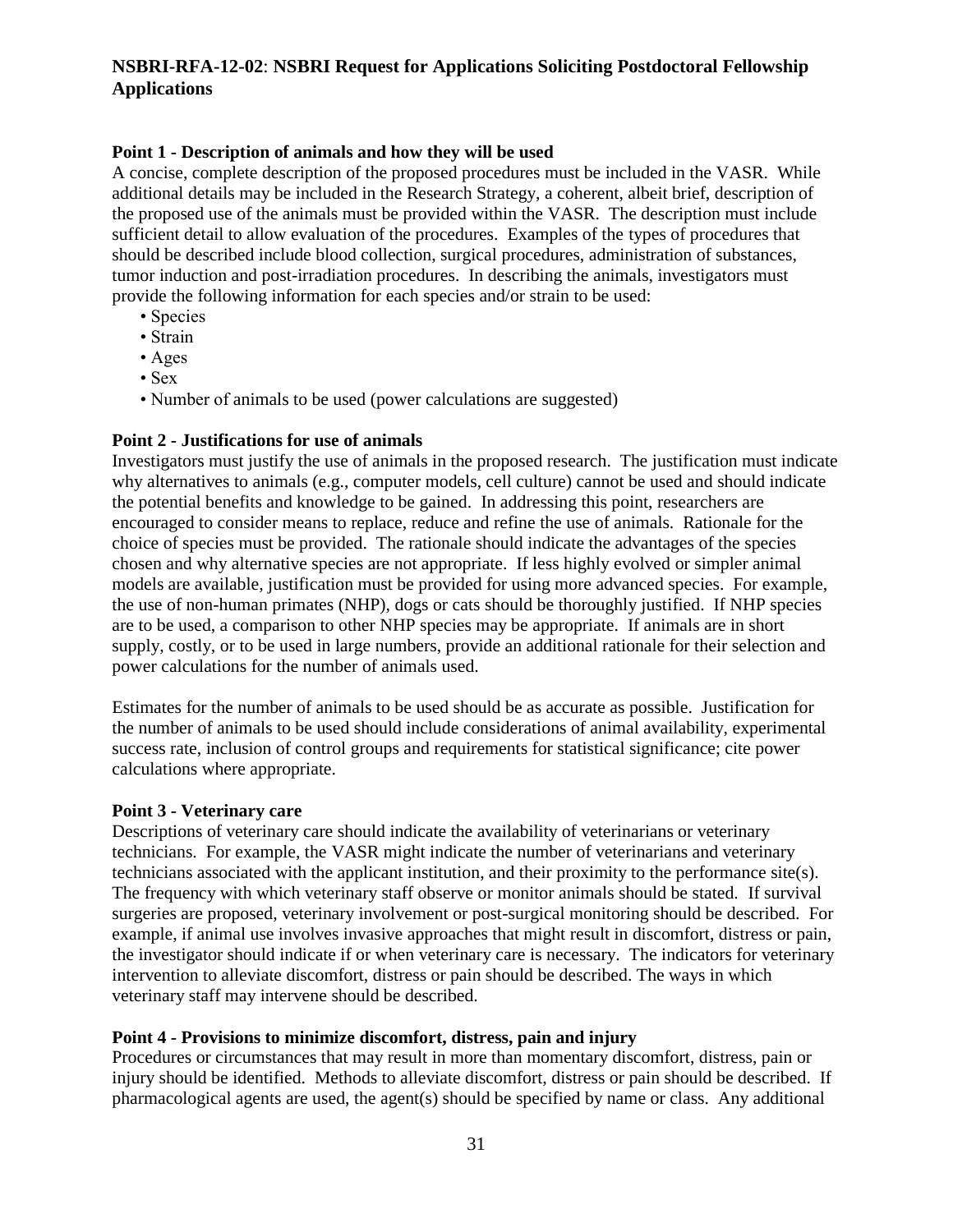(e.g., non-pharmaceutical) means to avoid discomfort, distress, pain or injury should be described briefly. The manner, circumstances and duration of all post-surgical provisions and care should be described. If special housing is necessary following surgery or manipulations, the VASR should describe these provisions, the duration and type of monitoring provided. If procedures (e.g., pharmacological or surgical) might lead to severe discomfort, distress, pain or injury, indicators for humane endpoints and euthanasia (e.g., severe infection, respiratory distress, failure to eat, tumor size) should be described. All of these issues are particularly important for survival surgeries. If multiple surgeries are proposed, these must be well justified and provisions to avoid any potential complications must be described. Describe how restraining devices will be used, if applicable.

#### **Point 5 - Euthanasia**

The method(s) of euthanasia must be described and must comply with the *AVMA Guidelines on Euthanasia*. If the method(s) do not comply with AVMA recommendations, the rationale and scientific justification for use of the method(s) must be provided. The indicators for euthanasia (i.e., termination of experiment or humane endpoints) should be stated. It is not sufficient to state simply that humane methods consistent with the recommendations of the *AVMA Guidelines on Euthanasia*  or the Institutional Animal Care and Use Committee (IACUC) will be used.

#### **References**

Guidance in this document is based on NASA and PHS Policy, and federal requirements. The NASA and PHS Policy incorporate the standards in the *Guide for the Care and Use of Laboratory Animals* and require that euthanasia be conducted according to the *AVMA Guidelines on Euthanasia*. Additional background information and references are available on the Office of Laboratory Animal Welfare website [\(http://olaw.nih.gov\)](http://olaw.nih.gov/).

NASA Policy and Requirements

<http://nodis3.gsfc.nasa.gov/displayDir.cfm?t=NPR&c=8910&s=1B>

PHS Policy

<http://grants.nih.gov/grants/olaw/references/phspol.htm>

Guide for the Care and Use of Laboratory Animals [http://www.nap.edu/openbook.php?record\\_id=5140](http://www.nap.edu/openbook.php?record_id=5140)

AVMA Guidelines on Euthanasia

[http://www.avma.org/issues/animal\\_welfare/euthanasia.pdf](http://www.avma.org/issues/animal_welfare/euthanasia.pdf)

#### **C. Worksheet to Assist in Addressing the Required Five Points of the VASR**

#### **Performance site(s):**

The five points must be addressed for all performance sites.

If the applicant's institution is not where animal work will be performed, are all collaborative performance site(s) identified?

\_\_ If more than one performance site is planned, are descriptions of animal care and use for each site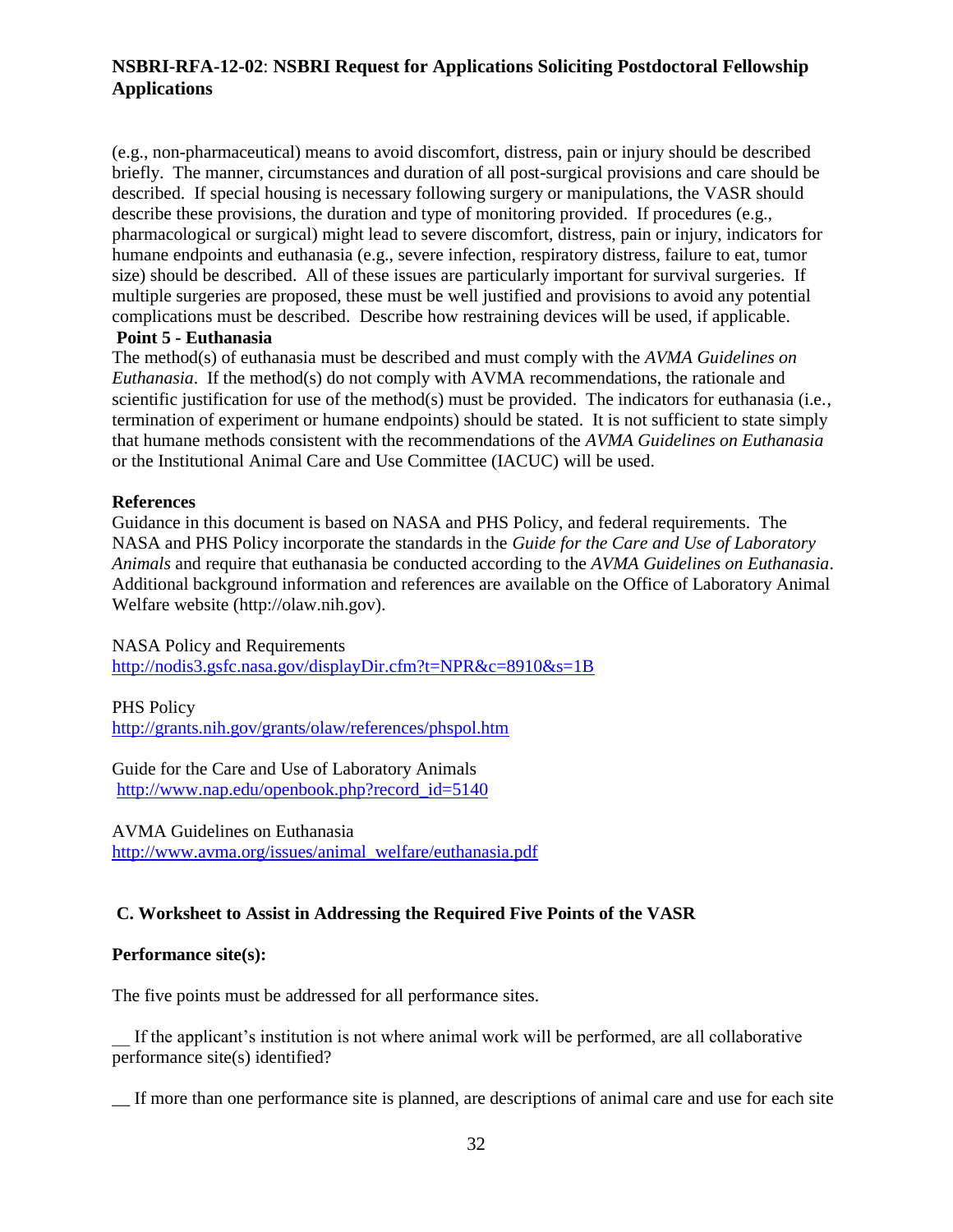provided?

### **Point 1 - Describe the animals and their proposed use; address the following for all species to be used:**

- \_\_ Species
- \_\_ Strains
- \_\_ Ages
- $\mathcal{S}$ ex
- \_\_ Number of animals to be used

\_\_ A concise, but complete, description of proposed procedures (i.e., sufficient information for evaluation)

### **Point 2 - Provide justifications for:**

- \_\_ The use of animals
- \_\_ Choice of species
- \_\_ Number of animals to be used (cite power calculations, if appropriate)

### **Point 3 - Provide a general description of veterinary care, including veterinary support that is specifically relevant to the proposed procedures. Indicate the following:**

- \_\_ A brief account of veterinary staff and their availability
- \_\_ The regular schedule of monitoring of animals by veterinary staff
- \_\_ Any additional monitoring and veterinary support that may be required to ensure humane care, if relevant to the procedures proposed (e.g., post-surgical)
- \_\_ Indicators for veterinary intervention to alleviate discomfort, distress or pain, if relevant

### **Point 4 - Describe procedures to minimize discomfort, distress, pain and injury. Indicate the following:**

\_\_ Circumstances relevant to the proposed work, when animals may experience discomfort, distress, pain or injury

\_\_ Procedures to alleviate discomfort, distress, pain or injury

\_\_ Identify (by name or class) any tranquilizers, analgesics, anesthetics and other treatments (e.g., antibiotics) and describe their use

- \_\_ Provisions for special care or housing that may be necessary after experimental procedures
- \_\_ Plans for post-surgical care, if survival surgeries are proposed
- \_\_ Indicators for humane experimental endpoints, if relevant
- \_\_ Describe the use of restraint devices, if relevant

### **Point 5 - Describe methods of euthanasia:**

- $\sum$  Describe the method(s) of euthanasia and rationale for selection of method(s)
- \_\_ Indicate if the method is consistent with AVMA Guidelines on Euthanasia
- \_\_ Provide a scientific justification for the choice of method if not AVMA recommended

### **D. Example of a complete VASR**

(This VASR worksheet has been modified from the original. It addresses all five points concisely.)

### **Vertebrate Animals**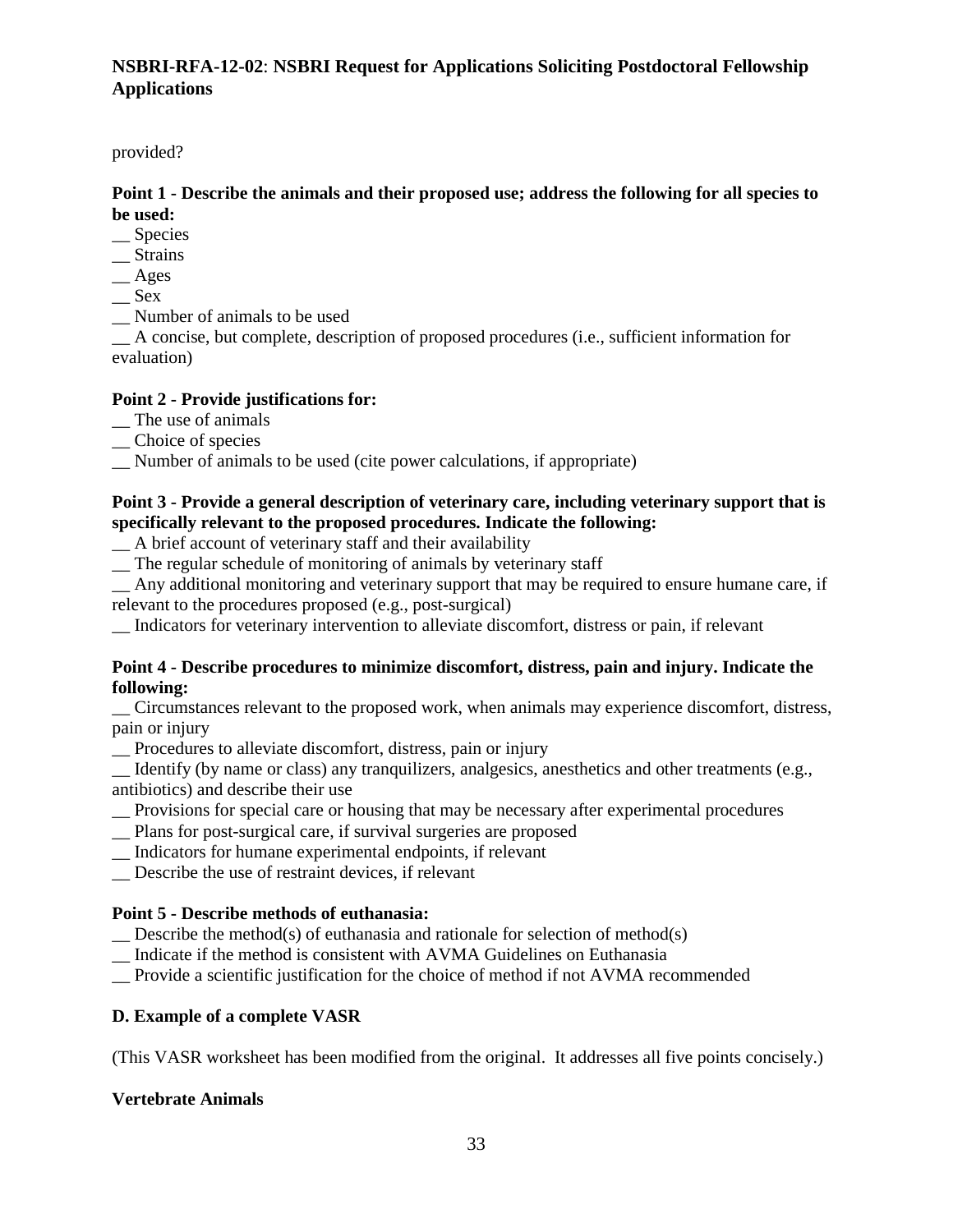Aims 1-3 will be addressed *in vitro*; Aim 4 will be addressed using a mouse model of ocular infection.

**1.** Female Balb/c mice will be used to determine if virions treated with enzyme can cause viral keratitis, and to test the *in vivo* efficacy of the test articles. The studies will require 700 mice, 4 to 6 weeks old. Based on prior experience, 70 groups, each including 10 mice will be required over five years to achieve adequate statistical power. Ocular infection is accomplished by scratching the cornea of anesthetized mice with a sterile needle and exposing the scarred portion of the cornea to inoculum. Test articles are applied directly to the scarified cornea as liquid or cream. Following inoculation and recovery, mice are monitored for 30 days. With the mice under anesthesia, the eyes will be examined at intervals, microscopically, and are flushed with medium with 2% serum to determine viral titers. Thirty days post-infection, with the mice under deep anesthesia, the trigeminal ganglia are removed aseptically for viral assay, followed immediately by euthanasia.

**2.** The proposal is to study mechanisms for the prevention of ocular disease caused by viral infections, a leading cause of blindness in the US. Mice are needed for these experiments because no alternative *in vitro* model incorporates all elements of the mammalian ocular immune system; too little is known about this system for the development of computer simulations. Mice are a wellaccepted model for studying viral keratitis, assessing the virulence of viral strains and testing the efficacy of antivirals. Mice provide several advantages: a) The murine ocular immune system is similar enough to that of humans to allow extrapolation of the results; b) Their small size allows the use of smaller amounts of drugs for testing; c) The entire mouse genome is known and easily manipulated genetically, allowing extension of the work in future genetic studies. Female mice will be used due to compatibility issues. Balb/c mice will be used because they have intermediate resistance to infection. ABC-4 knockout and ABC-4 test-strains will be used. For the enzyme study, we will use 4 treatment groups: enzyme-1, enzyme-2, enzyme-3, and mock treated virus. We will also use different amounts of inoculum for each condition allowing a more accurate calculation as to the effect of the digestions on infectivity. For the test-article peptide study, we will use two formulations (one aqueous and one hydrophobic), test 4 different concentrations and also vary the treatment protocol. Two groups will receive a single dose of drug in each of the two formulations prior to the addition of virus to assess prophylactic activity. These groups will not receive any additional enzyme treatments. Two groups will be infected with virus and beginning 4 h postinfection, we will treat with each formulation and concentration 4 times daily for 7 days.

**3.** All mice are housed in the Animal Resources Center of the University. Animal housing rooms are under temperature and humidity control. The mice will not be subjected to water or food restrictions, and bedding material is placed in each cage. The facility is staffed by four full time veterinarians and six veterinary technicians; the veterinary staff is on site and a clinical veterinarian is available at all times. Animal care staff conducts routine husbandry procedures (e.g., cage cleaning, feeding and watering) and checks animals daily to assess their condition. Laboratory staff monitors mice when treatments are given, disease is scored or samples are collected for titering. The veterinary staff monitors mice in their home cages, weekly. If animals exhibit any indication of infection or distress, the veterinary staff confers with laboratory personnel to recommend appropriate antibiotics, analgesics or other pharmaceuticals. The veterinary staff may intervene or recommend euthanasia based on animal welfare concerns.